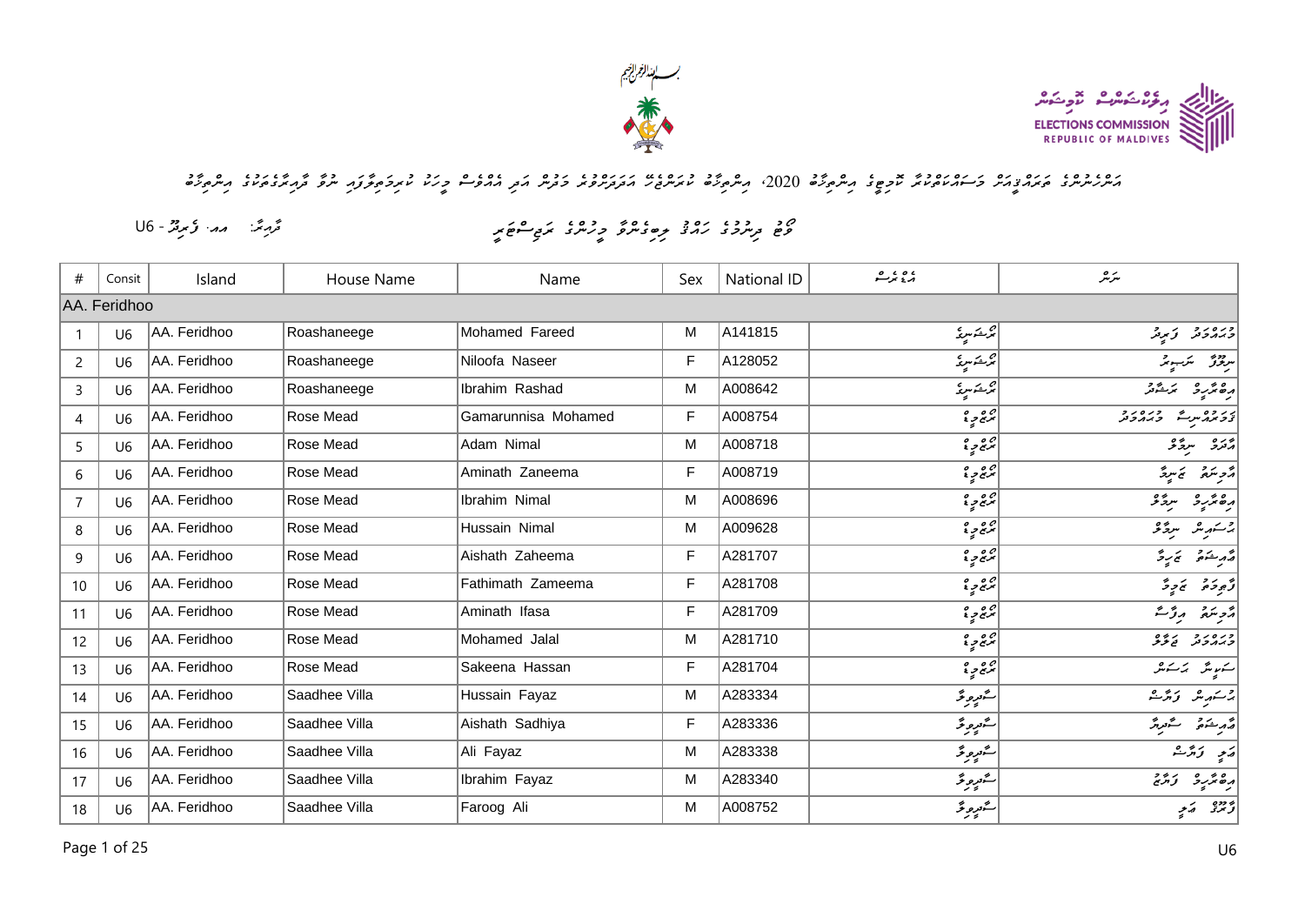



| U <sub>6</sub> | AA. Feridhoo | Saadhee Villa    | Mohamed Fayaz              | M | A079206 | سەد <sub>ى</sub> رە ئە                 | ورەرو رۇرم                                 |
|----------------|--------------|------------------|----------------------------|---|---------|----------------------------------------|--------------------------------------------|
| U <sub>6</sub> | AA. Feridhoo | Saadhee Villa    | Hassan Fayaz               | M | A061875 | سە دېرىر                               | يز ستانش تو پژنت                           |
| U <sub>6</sub> | AA. Feridhoo | Saheedha Manzil  | Saeed Ali                  | M | A008732 | سەر ئۇچ <sub>ە</sub> ش <sub>ە</sub> بۇ | ڪيپٽر گچ                                   |
| U <sub>6</sub> | AA. Feridhoo | Saheedha Manzil  | Aishath Shahudha           | F | A161573 | سەر ئە <i>ڭرى</i> خ ش <sub>ەر</sub> ئە | وكرمشكم الشروقر                            |
| U <sub>6</sub> | AA. Feridhoo | Saheedha Manzil  | Fathimath Shahidha         | F | A153286 | سە پە ئە <i>ڭ شى</i> رى                | وتموختم الشرير                             |
| U6             | AA. Feridhoo | Saheedha Manzil  | Ahmed Shiadh               | М | A282750 | سەپەئىرى شىر پىر                       | د ه د و و د و د و د                        |
| U <sub>6</sub> | AA. Feridhoo | Saheedha Manzil  | Hussain Shiar              | М | A282751 | سەر ئە <i>ڭرى تىرىنى</i> بىر           | يرسكريش كمسورتيني                          |
| U <sub>6</sub> | AA. Feridhoo | Saheedha Manzil  | Mariyam Shahudha           | F | A282748 | اسەر بۇر ئەمبىر بىر<br>مەسىر           | رەرە شەدىر                                 |
| U <sub>6</sub> | AA. Feridhoo | Shaaz            | Mohamed Zaid               | м | A279231 | شَرْحْ                                 | ورەر دەر                                   |
| U <sub>6</sub> | AA. Feridhoo | Shaaz            | Zahir Naseer               | M | A088498 | سترجح                                  | چ <i>پرې</i> تر گېږېد                      |
| U <sub>6</sub> | AA. Feridhoo | Shaaz            | Sameera Adam               | F | A008594 | يدمج                                   | سەچە ئە ئەرە                               |
| U <sub>6</sub> | AA. Feridhoo | Shabnamge        | Mareena Abdulla            | F | A008727 | شەھ سرچ ي                              | <del>ك</del> امريتش كدگاهالله              |
| U <sub>6</sub> | AA. Feridhoo | Shabnamge        | Shuvaibath Mohamed         | M | A008730 | شەھ سرچ ي                              | شور صور وره دو                             |
| U <sub>6</sub> | AA. Feridhoo | Shabnamge        | Anwarusaadhath             | M | A008698 | شەھ سرچ ي                              | ر ہ ر وہ مہر و<br>پرسری <i>بوہر س</i> وتوں |
| U <sub>6</sub> | AA. Feridhoo | Shabnamge        | Aboobakur Ibrahim          | М | A008699 | شەھ سرو ،                              |                                            |
| U <sub>6</sub> | AA. Feridhoo | Shabnamge        | Ali Niyaz                  | М | A008700 | شەھ سرچ ي                              | أوسمع سروسي                                |
| U6             | AA. Feridhoo | Shabnamge        | Abdulla Aboobakuru         | M | A064011 | شەھ سرو ،                              | 77/27/<br>ەھىراللە                         |
| U <sub>6</sub> | AA. Feridhoo | Shabnamge        | Ahmed Athif                | M | A064888 | شەھ سرچ ي                              | رور ژور                                    |
| U <sub>6</sub> | AA. Feridhoo | Shabnamge        | Sidhra Ibrahim             | F | A413786 | شەھ سرچ ي                              | سوترنگر و گھر گر دی                        |
| U <sub>6</sub> | AA. Feridhoo | Shaheema Manzil  | Shaheema Moosa             | F | A012806 | ڪئريو څکريونو                          | المشررة المحرك                             |
| U <sub>6</sub> | AA. Feridhoo | Shaheema Manzil  | Ali Basheer                | M | A153291 | ڪئريو څکريونو                          | كالمحمج كالحاجير                           |
| U <sub>6</sub> | AA. Feridhoo | Shaheema Manzil  | Aminath Fahumeena          | F | A282459 | شَرِءٌ دَسْمِوْ                        | أزويتم وزويتر                              |
| U <sub>6</sub> | AA. Feridhoo | Shaheema Manzil  | <b>Ahmed Naaif Shareef</b> | М | A404127 | شړیځ ډکریږی                            | <i>גورد شرو ځېرو</i>                       |
| U <sub>6</sub> | AA. Feridhoo | Shakeel Aabaadhu | Mohamed Naseer Adam        | M | A009760 | شەرىۋە ئەتەر                           | ورەرو بربېر مەرە                           |
|                |              |                  |                            |   |         |                                        |                                            |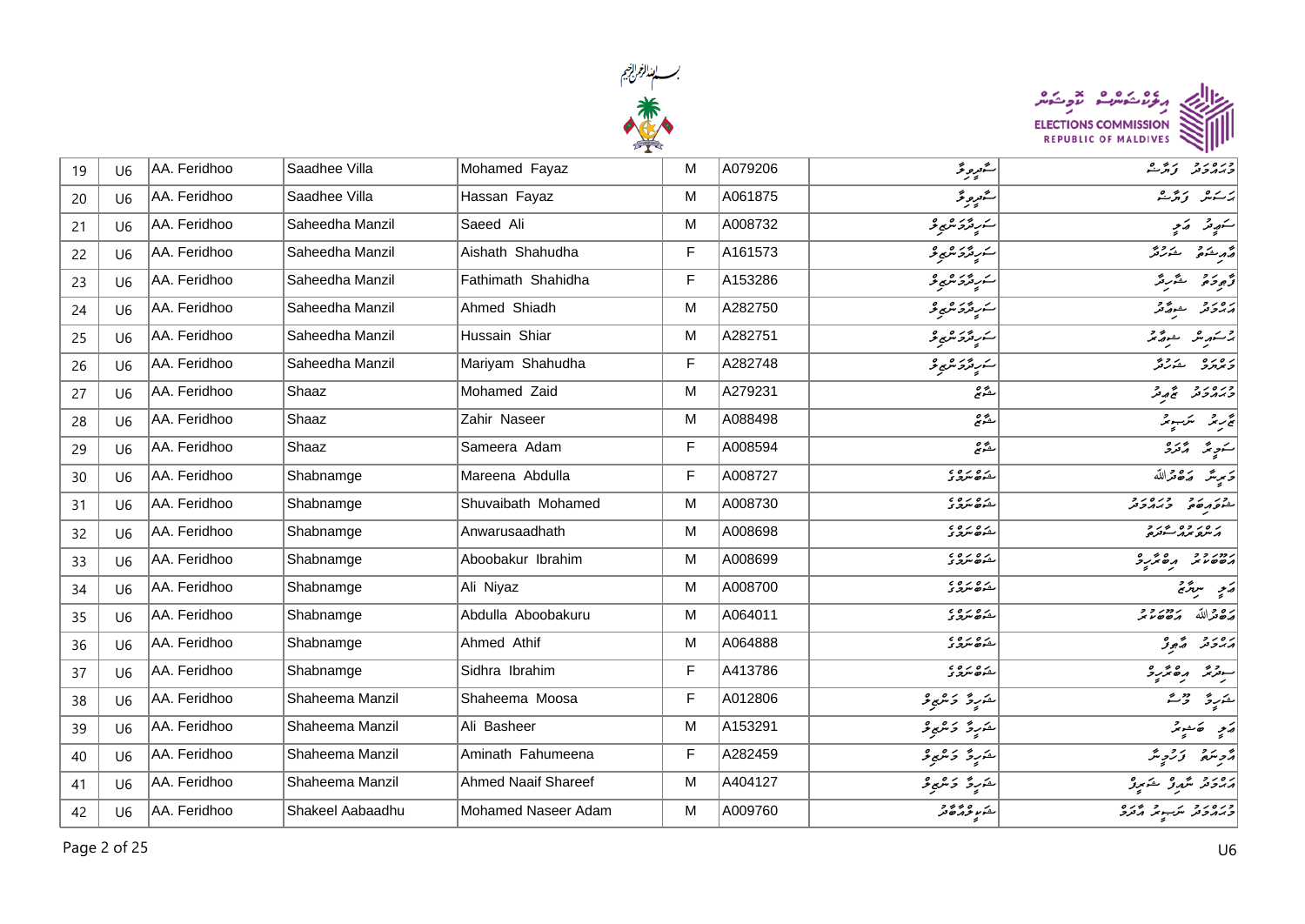



| 43 | U <sub>6</sub> | AA. Feridhoo | Shameeha Manzil | Aishath Shameeha     | F  | A279804 | خوير وتربو                       | وكرمشكم المشروبة                     |
|----|----------------|--------------|-----------------|----------------------|----|---------|----------------------------------|--------------------------------------|
| 44 | U <sub>6</sub> | AA. Feridhoo | Shemrock        | Ahmed Junaid         | М  | A279372 | ره و بوه<br>مشو <del>ر</del> بور | رەرو وتر                             |
| 45 | U <sub>6</sub> | AA. Feridhoo | Shemrock        | Ali Shuhad Abdulla   | м  | A279373 | ري ۾ بو ه<br>ڪوپورن              | رَحٍ حَمْدَتْهُ رَءُ قَرَاللَّهُ     |
| 46 | U <sub>6</sub> | AA. Feridhoo | Shemrock        | Abdulla Majdee       | м  | A008586 | شوه بوه                          | <b>رَ</b> هُ قرآللّه کو قریب         |
| 47 | U <sub>6</sub> | AA. Feridhoo | Shifa           | Shuaibunnaseer       | м  | A007392 | سشوتر                            | ביו הפרית הב                         |
| 48 | U <sub>6</sub> | AA. Feridhoo | Shifa           | Aishath Shifa        | F. | A161575 | سشوقر                            | وگەرىشىمۇ ھو <b>گ</b>                |
| 49 | U <sub>6</sub> | AA. Feridhoo | Shifa           | Mohamed Suadhu       | М  | A280830 | مشدقر                            | وره رو و و و                         |
| 50 | U <sub>6</sub> | AA. Feridhoo | Siyamaa Manzil  | Shukurulla Shakeel   | М  | A280948 | سەر <i>دۇ دى</i> گىرى ئى         | شەرىم لله شەرىپ ئو                   |
| 51 | U <sub>6</sub> | AA. Feridhoo | Siyamaa Manzil  | Sharafulla Shakeel   | М  | A132820 | سەر ئەخرىرى بى                   | خەتترىق الله خەمومى                  |
| 52 | U <sub>6</sub> | AA. Feridhoo | Siyamaa Manzil  | Ayathulla Shakeel    | м  | A009754 | سەر ئەسىر ئە                     | مَرْمَرْمُواللّه خَمَعِ مِ           |
| 53 | U <sub>6</sub> | AA. Feridhoo | Siyamaa Manzil  | Ali Shakeel          | М  | A009762 | <i>سىدۇ دى</i> مىي ئ             | أرتمج التكليفي                       |
| 54 | U <sub>6</sub> | AA. Feridhoo | Siyamaa Manzil  | Mariyam Abdul Kareem | F. | A009837 | سەر <i>گەنگە</i> بىر             | נים נים בסנים כי<br>המחבר השיניב עיב |
| 55 | U <sub>6</sub> | AA. Feridhoo | Siyamaa Manzil  | Ahmed Shakeel        | M  | A009751 | سەر <i>ئەڭ ئىرى</i> ئ            | برەر دىن ھ                           |
| 56 | U <sub>6</sub> | AA. Feridhoo | Siyamaa Manzil  | Aalim Shakeel        | M  | A075378 | سە ئەڭ ئەسىم بۇ                  | ۇ ئور ئىنى ئىنىش                     |
| 57 | U <sub>6</sub> | AA. Feridhoo | Snow Rose       | Hawwa Ali            | F  | A008575 | <u>حرمرمر م</u>                  | پروڅ کړمي                            |
| 58 | U <sub>6</sub> | AA. Feridhoo | Snow Rose       | Aishath Sama         | F  | A159594 |                                  | ۇرمىنى سىۋ                           |
| 59 | U <sub>6</sub> | AA. Feridhoo | Snow Rose       | Mohamed Azhaar       | M  | A279912 | <u>حرمرمر م</u>                  | כנסנכ גבשה                           |
| 60 | U <sub>6</sub> | AA. Feridhoo | Sosunge         | Fathimath Noora      | F  | A280340 | <u>مریمه شری</u>                 | وٌجوحَ حو                            |
| 61 | U <sub>6</sub> | AA. Feridhoo | Sosunge         | Abdulla Naseem       | М  | A280338 | <u>مری کے مرکز</u>               | رَة قرالله ترَبِّعْ                  |
| 62 | U <sub>6</sub> | AA. Feridhoo | Sosunge         | Ahmed Naseem         | М  | A008678 | <u>م ئەيزى</u>                   | برەر يرىسو                           |
| 63 | U <sub>6</sub> | AA. Feridhoo | Sosunge         | Hassan Mohamed       | м  | A000672 | <u>مری کے مرکز</u>               | يركبش وبره برو                       |
| 64 | U <sub>6</sub> | AA. Feridhoo | Sosunge         | Shimla Naseem        | F. | A081633 | <u>مری کے مرکز</u>               | خروفى الترسرو                        |
| 65 | U <sub>6</sub> | AA. Feridhoo | Sosunge         | Saduna Naseem        | F  | A067398 | <u>مریمه شری</u>                 | ے پڑھ کرنے و                         |
| 66 | U <sub>6</sub> | AA. Feridhoo | Suhaanee        | Shaheem Moosa        | M  | A008582 | شەمجە يېپە                       | خترید وحید                           |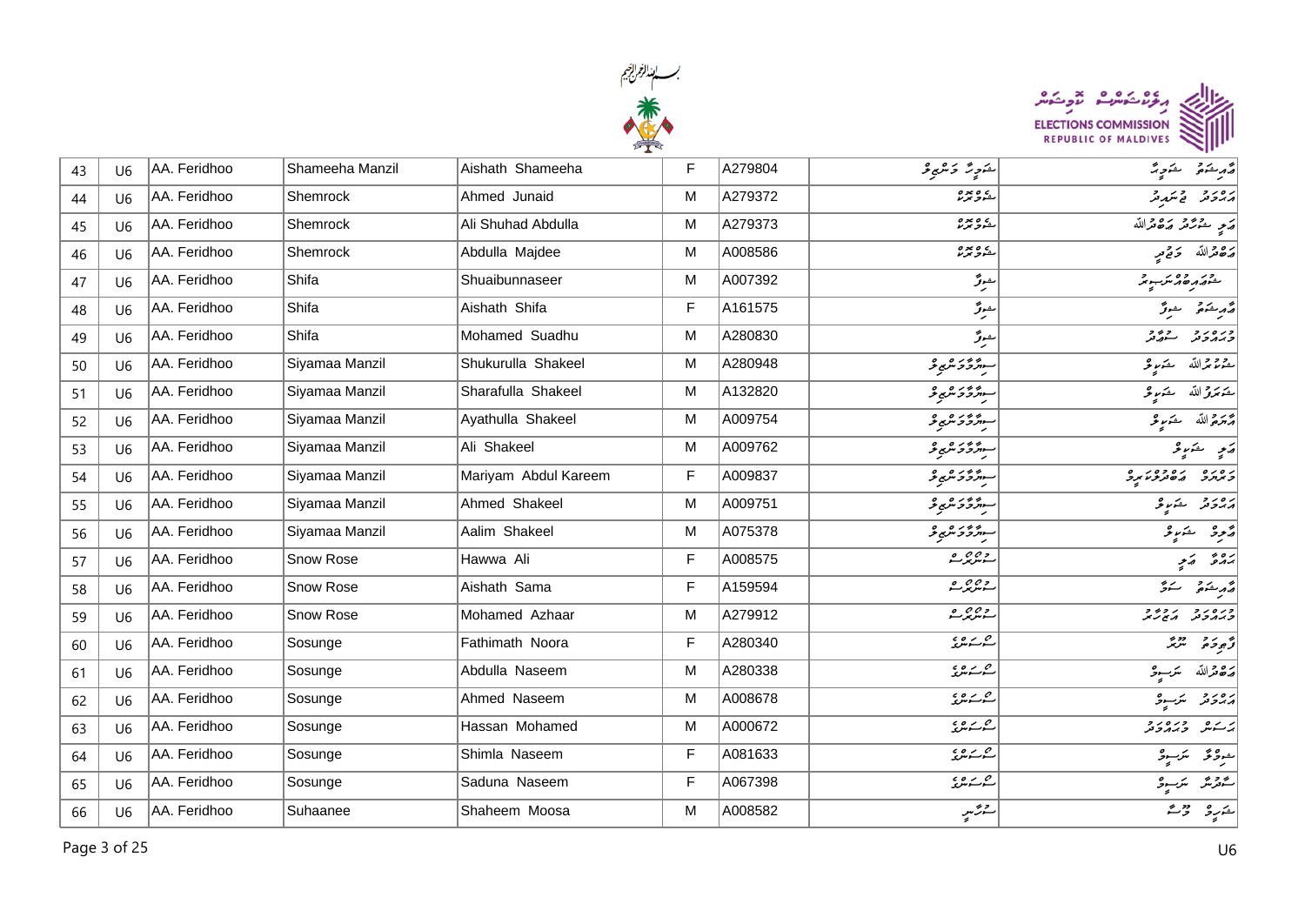



| U <sub>6</sub> | AA. Feridhoo | Suhaanee       | Mohamed Shihaam         | М | A157363 | ر حرمی ہیں<br>پی             | وبرورو حرجو                           |
|----------------|--------------|----------------|-------------------------|---|---------|------------------------------|---------------------------------------|
| U <sub>6</sub> | AA. Feridhoo | Suhaanee       | Aishath Shifza          | F | A282470 | رتىم تەرىپە<br>ئە            | و د سنده شوره مخ<br>د د سنده          |
| U <sub>6</sub> | AA. Feridhoo | Suhaanee       | Fathimath Shaikha       | F | A403377 | استمرشير                     | رُّمِودَة شَهرْ                       |
| U <sub>6</sub> | AA. Feridhoo | Thadiraiymaage | Abdul Azeez Abdul Rafiu | м | A008597 | پر بره و ،<br>  پر بر پر د د | נסכסגם מסכסת כ<br>הסט <i>כה</i> ת ב   |
| U <sub>6</sub> | AA. Feridhoo | Tharaha        | Mohamed Zayan           | м | A272019 | ە ئەرىر                      | ورەر دىرو                             |
| U <sub>6</sub> | AA. Feridhoo | Tharaha        | Aminath Hamna Ahmed     | F | A373996 | ە ئەرىر                      | أثر برو بروتر مربرو                   |
| U <sub>6</sub> | AA. Feridhoo | Ujaalaa        | Zahiyya Ali             | F | A008673 | و پر پی<br>مربع تخر          | ى بەر ئە ئە                           |
| U <sub>6</sub> | AA. Feridhoo | Vaadhee        | Samiya Naseem           | F | A008682 | حٌسٍ                         | سەر ئەر ئىر ئىر                       |
| U <sub>6</sub> | AA. Feridhoo | Venus          | Fathimath Nashrath      | F | A008527 | اءٍ يتربُّ                   | ژُودَهُ سَ-وُمرُهُ                    |
| U <sub>6</sub> | AA. Feridhoo | Venus          | Aishath Shooza Amir     | F | A278979 | ءٍ سَرَتْ                    | أقهر مشوهي مشبقي أقرحه                |
| U <sub>6</sub> | AA. Feridhoo | Venus          | Hassan Sunil            | М | A278975 | ءٍ سَرَتْ                    | ىرىكىش سىسرى                          |
| U <sub>6</sub> | AA. Feridhoo | Venus          | Hussain Shuhail         | м | A278973 | ويترس                        | برسكر شركت ويحركم                     |
| U <sub>6</sub> | AA. Feridhoo | Venus          | Ahmed Shamaal           | М | A403007 | اءٍ يئر محم                  | رەرد شەھ<br>مەردىس شە <del>ر</del> ىر |
| U <sub>6</sub> | AA. Feridhoo | Venus          | Mohamed Sharooz         | М | A393283 | ءِ سَرَتْ                    | وره رو دوه<br>د <i>بر د</i> ونر شومرج |
| U <sub>6</sub> | AA. Feridhoo | Victory ge     | Dhiyana Adam            | F | A282564 | <i>وین</i> کا سریحہ          | مرتز ترمزد                            |
| U <sub>6</sub> | AA. Feridhoo | Victory ge     | Haseeba Adam            | F | A282565 | <i>وین</i> کا سریحہ          | ---- مُعَرَّد                         |
| U <sub>6</sub> | AA. Feridhoo | Victory ge     | Mohamed Fazeel          | М | A282570 | عر من عَ مَدِيح              | دېرورو ترخپو                          |
| U <sub>6</sub> | AA. Feridhoo | Victory ge     | Aishath Fazeena         | F | A282571 | <i>وین</i> کا سریحہ          | ړې شکړې ترې پر                        |
| U <sub>6</sub> | AA. Feridhoo | Victory ge     | Adam Abdul Gadir        | м | A008583 | <br> عر <sup>م</sup> ڪيمبري  | بر ده ده وه بر د<br>مردر مان مرد و بر |
| U <sub>6</sub> | AA. Feridhoo | Victory ge     | Sithara Abdul Raheem    | F | A008705 | عرثةً عَاسِيةً               | سوتم مەھىرمىدە                        |
| U <sub>6</sub> | AA. Feridhoo | Victory ge     | Aminath Dhooma          | F | A008706 | و را ڪ <sub>ا مور</sub> ي    | הכתב נכב                              |
| U <sub>6</sub> | AA. Feridhoo | Victory ge     | Fazeela Adam            | F | A008707 | و را ڪ <sub>ا مور</sub> ي    | تىن ئۇ ئەڭدىگە                        |
| U <sub>6</sub> | AA. Feridhoo | Victory ge     | Ziyada Saeed            | F | A008731 | <br> عرش ڪي مير پر           | ىرەگە ئىسكىرىگە                       |
| U <sub>6</sub> | AA. Feridhoo | Vilaadi Light  | Saamath Abdul Naseer    | F | A008715 | وقرو بخروره                  | در ده ده ده د د                       |
|                |              |                |                         |   |         |                              |                                       |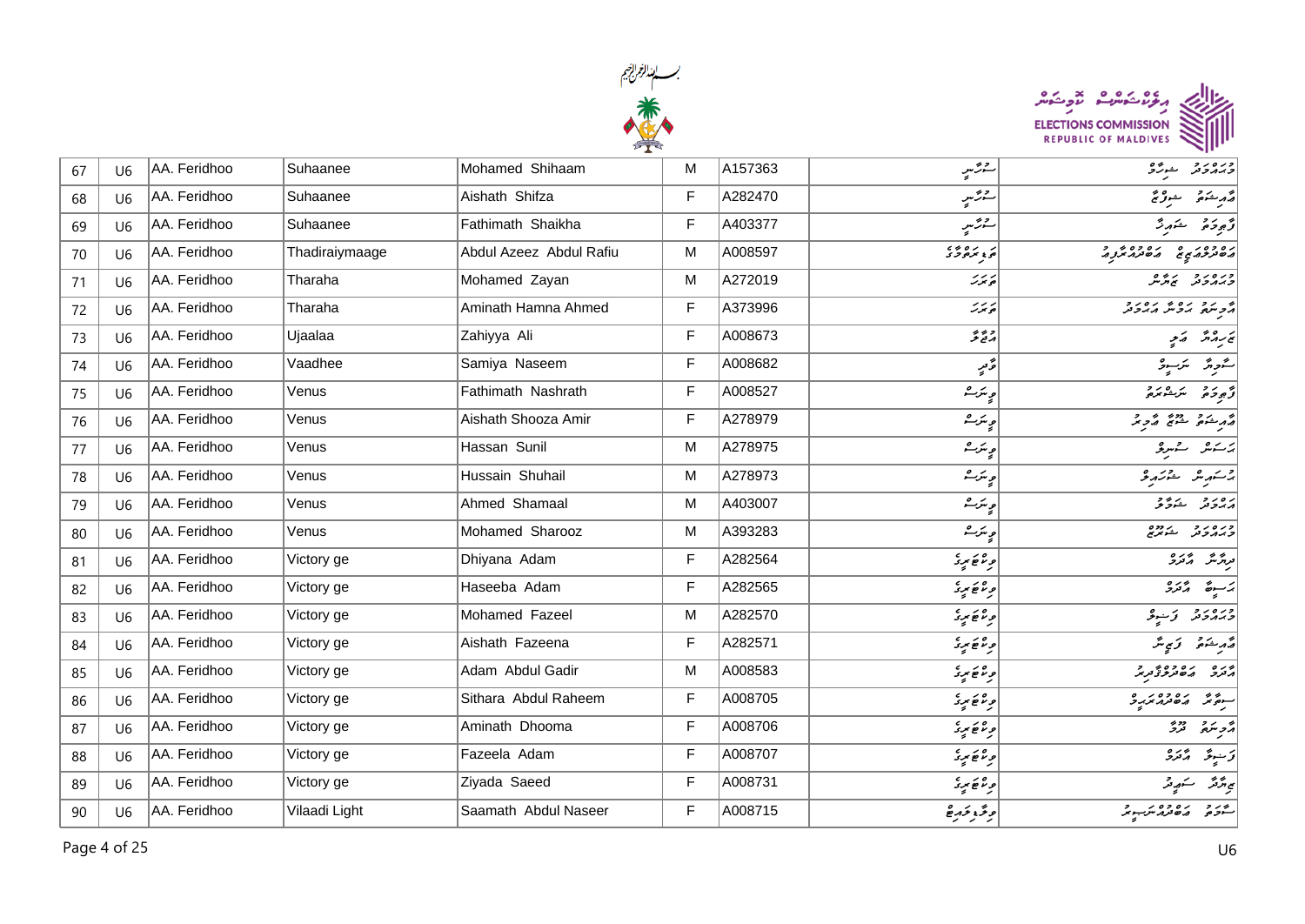



| 91  | U <sub>6</sub> | AA. Feridhoo | Vilaadi Light      | Shareefa Ibrahim          | F  | A008762 | وقروخرو                        | شورق رەممىر                           |
|-----|----------------|--------------|--------------------|---------------------------|----|---------|--------------------------------|---------------------------------------|
| 92  | U <sub>6</sub> | AA. Feridhoo | Vilaadi Light      | Abdul Naseer Ali          | М  | A008763 | وقحو خرمرهح                    | גם כם תיהיב הב                        |
| 93  | U <sub>6</sub> | AA. Feridhoo | Vilaadi Light      | Fathimath Nabeela         | F. | A282756 | وقحو مخروره                    | و و ده سکه د                          |
| 94  | U <sub>6</sub> | AA. Feridhoo | Vilaadi Light      | Fathimath Jumana Fareed   | F  | A406035 | وقروخرو                        | ژُوِدَهُ یُکُسُّ زَیرِیْر             |
| 95  | U <sub>6</sub> | AA. Feridhoo | Violet Villa       | Aminath Nazeeha           | F  | A281679 | ءَ مرځه عوڅه                   | ړٌ د سَمَعٍ سَمَنِي دَ                |
| 96  | U <sub>6</sub> | AA. Feridhoo | Violet Villa       | Mohamed Nazeeh            | M  | A281680 | ءَ مرځه عوڅه                   | ورەرو شھر                             |
| 97  | U <sub>6</sub> | AA. Feridhoo | Violet Villa       | Ahmed Azeem               | M  | A281681 | ءَ مرځه عوڅه                   | גפיב ג'קב                             |
| 98  | U <sub>6</sub> | AA. Feridhoo | Violet Villa       | Ali Noorahdheen           | M  | A008517 | وَمرتزءٌ و تَرَ                | ړې شرمه پر شر                         |
| 99  | U <sub>6</sub> | AA. Feridhoo | Violet Villa       | Ibrahim Nazeen            | M  | A404133 | ءَ مرځه عوڅه                   | ب <i>رھنڙپ</i> و سَپِير               |
| 100 | U <sub>6</sub> | AA. Feridhoo | Violet Villa       | Abdulla Nazeem            | М  | A404126 | ءَ مرځه عوڅه                   | رەق <sub>ىر</sub> اللە س <i>رىپ ۋ</i> |
| 101 | U <sub>6</sub> | AA. Feridhoo | <b>White Coral</b> | Rugiyya Abdulla           | F  | A008608 | ە مەھم ئىرى                    | حرم محركة من الله الله                |
| 102 | U <sub>6</sub> | AA. Feridhoo | <b>White Coral</b> | Aishath Amira             | F  | A008756 | ە مەھم ئىرى                    | ومرشو وتجافر                          |
| 103 | U <sub>6</sub> | AA. Feridhoo | <b>White Coral</b> | Ahmed Shiyan Mohamed Adam | M  | A008757 | ءَرِ ۽ سينگر                   |                                       |
| 104 | U <sub>6</sub> | AA. Feridhoo | <b>White Coral</b> | Aminath Riyasa            | F  | A008758 | ئەرەبىر بور<br>  ئۇرمۇس ئىرىگر | وحريتكم المروشة                       |
| 105 | U <sub>6</sub> | AA. Feridhoo | <b>White Coral</b> | Huzaimath Mohamed         | M  | A153288 | ءَرِ ۽ سينگر                   | במתכם במחכת                           |
| 106 | U <sub>6</sub> | AA. Feridhoo | <b>White Coral</b> | Ahmed Raihaan             | M  | A280703 | ە مەھ ئىمىز                    | رەرو بزرگىر                           |
| 107 | U <sub>6</sub> | AA. Feridhoo | <b>White Coral</b> | Ibrahim Razeen            | М  | A280705 | ەرھ ئىرو                       | رەترىر ترىپ                           |
| 108 | U <sub>6</sub> | AA. Feridhoo | <b>White Coral</b> | Hamzath Mohamed           | М  | A280700 | ەرھ ئىرو                       | ג סג כ כגור<br>גראת הגורית            |
| 109 | U <sub>6</sub> | AA. Feridhoo | Zeecon             | Fathimath Shabeena        | F  | A161576 | ېږېمىشر                        | ژوده خوشر                             |
| 110 | U <sub>6</sub> | AA. Feridhoo | Zeyvaru            | Zahrath Zahid             | F  | A008680 | یں پر و<br>سی حد               | ى ئەندە ئەرىتر                        |
| 111 | U <sub>6</sub> | AA. Feridhoo | Zeyvaru            | Ahmed Shimau              | М  | A008681 | یں پر و<br>سی حد               | رەرد جوړ                              |
| 112 | U <sub>6</sub> | AA. Feridhoo | Bahaareege         | Faheema Abdul Samad       | F  | A008679 | پرېږي<br>  چېرندي              | تر رقت ده وه در د                     |
| 113 | U <sub>6</sub> | AA. Feridhoo | Bahaareege         | Aishath Asiya Ibrahim     | F  | A009302 | ئەشرىيى<br>  ئەسىرى            | مەر شەقر مەسىر مەھكرىپ                |
| 114 | U <sub>6</sub> | AA. Feridhoo | Bahaareege         | Mohamed Munavvar          | M  | A009303 | ئەشرىپى<br>ئ                   | כנסנכ כנסנכ<br>כגובת כיתופת           |
|     |                |              |                    |                           |    |         |                                |                                       |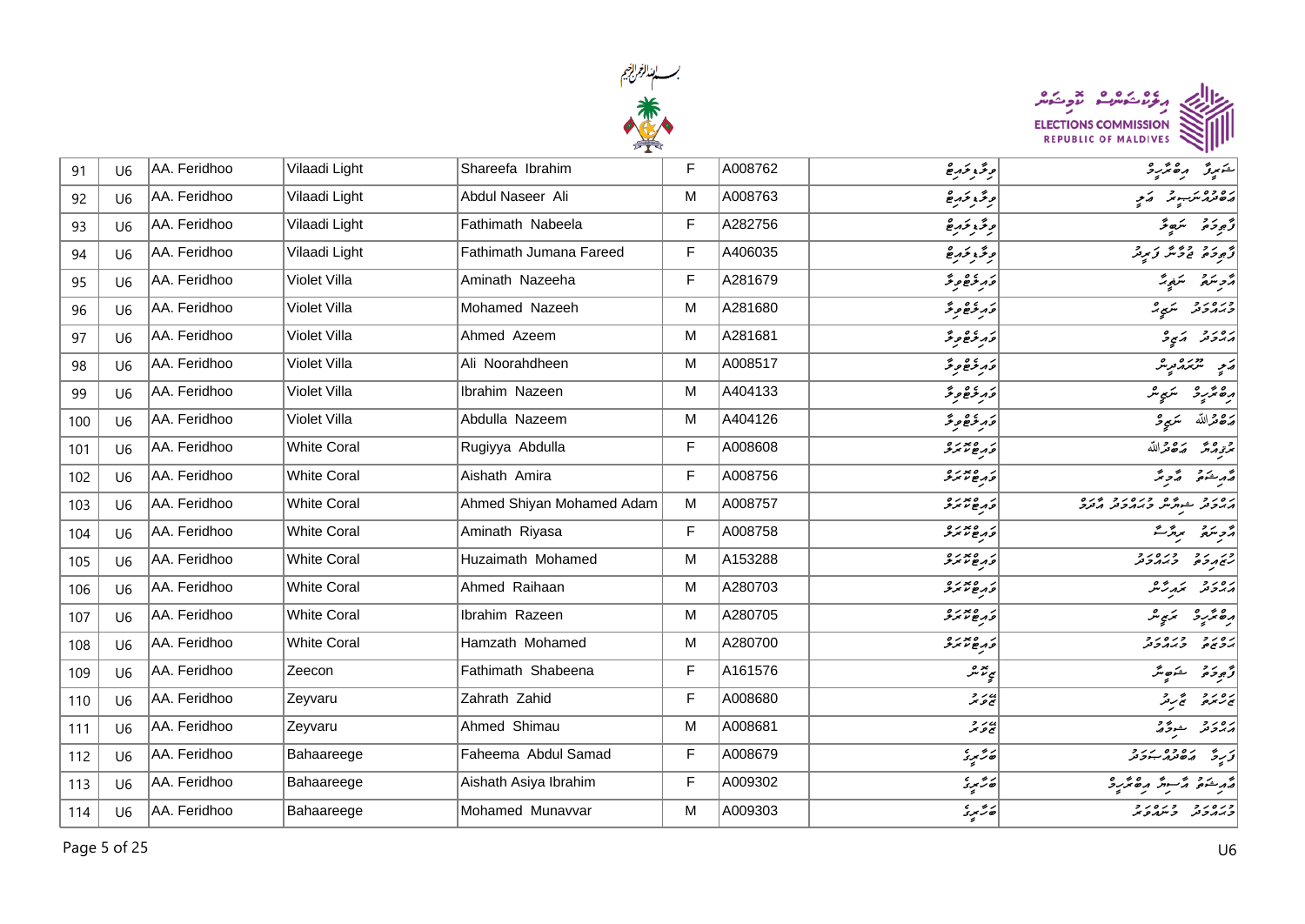



| U <sub>6</sub> | AA. Feridhoo        | Bahaareege         | Abdul Hannan Abdul Samad  | м  | A009648 | ئە شەيدى<br>ھەشەيدى               | ره وه ره پر ده ده در د<br>پره تروپرس س                     |
|----------------|---------------------|--------------------|---------------------------|----|---------|-----------------------------------|------------------------------------------------------------|
| U <sub>6</sub> | AA. Feridhoo        | Bahaareege         | Aishath Abdul Gayyoom     | F. | A010659 | ئە شەيدى<br>ھەشەيدى               | ه درود ده ده ده ده<br>پژوشنو پره ترمز تر پر                |
| U <sub>6</sub> | AA. Feridhoo        | Bahaareege         | Abdul Muhusin Abdul Samad | м  | A022924 | پر شمېر ئا                        | ره وه و و مسر ه ره وه مدر و<br>پرهنربوچد سوش پرهنربر سوچنر |
| U <sub>6</sub> | AA. Feridhoo        | Bahaareege         | Mohamed Muaz Ibrahim      | м  | A161583 | ئەشەپرى<br>ھ                      | ورەر د دو دە ئەر                                           |
| U <sub>6</sub> | <b>AA. Feridhoo</b> | Bahaareege         | Mohamed Shaan             | м  | A370382 | ئە شەيدى<br>ھەشەيدى               | ورەرو ئەھ                                                  |
| U <sub>6</sub> | AA. Feridhoo        | Bahaareege         | Aishath Hana Abdul Hannan | F. | A391906 | ئەشەپرى<br>ھ                      |                                                            |
| U <sub>6</sub> | AA. Feridhoo        | Bahaareege         | Dhanish Abdhul Muhusin    | м  | A333505 | ئە شەيدى<br>ھەشەيدى               | قرمرے رہ دو دو۔                                            |
| U <sub>6</sub> | AA. Feridhoo        | Bahaareege         | Dhinaj Abdul Rasheed      | м  | A346399 | ئە شەيدى<br>ھەشەيدى               | ورنتزلق وكافترو بمرشوش                                     |
| U <sub>6</sub> | AA. Feridhoo        | <b>Beach House</b> | Aminath Shaira            | F. | A009309 | ە ئۇرۇپ                           | أرمح سقر المحتفر بمتر                                      |
| U <sub>6</sub> | AA. Feridhoo        | <b>Beach House</b> | Ahmed Saneen              | м  | A272011 | ھەممەر 2                          | پرورو کے سربائر                                            |
| U <sub>6</sub> | AA. Feridhoo        | <b>Beach House</b> | Hussain Jailam            | м  | A272012 | ە ئەزىر م                         | 2سىرىش قەرىخى                                              |
| U <sub>6</sub> | AA. Feridhoo        | <b>Beach House</b> | Ali Shafoog               | м  | A331737 | ھەممەر 2                          | پر پر دور                                                  |
| U <sub>6</sub> | <b>AA. Feridhoo</b> | <b>Beach House</b> | Fathimath Shudhaa         | F. | A331956 | اھەمجە ئەرمى<br>ئ                 | توجوحو سنقر                                                |
| U <sub>6</sub> | AA. Feridhoo        | <b>Beautiful</b>   | Fathimath Inasha          | F. | A279100 | ورموزى                            | وَجوحَۃ مِسَّنَةٌ                                          |
| U <sub>6</sub> | AA. Feridhoo        | <b>Beautiful</b>   | Ahmed Inaz Abdulla        | м  | A279101 | وړځونه                            | أرجدته مرشح وكافرالله                                      |
| U <sub>6</sub> | AA. Feridhoo        | <b>Beautiful</b>   | Hassan Husam Abdulla      | м  | A280707 | وړځونه                            | برسك والمحر والمحدد الله                                   |
| U <sub>6</sub> | AA. Feridhoo        | <b>Beautiful</b>   | Hussain Hisham Abdulla    | м  | A280709 | ورموزى                            | ج سەر شەر سىشىرى ئەھ قىراللە                               |
| U <sub>6</sub> | AA. Feridhoo        | <b>Beautiful</b>   | Shaneefa Mohamed          | F. | A008627 | وړځونه                            | خَسِرِدٌ دُبَرُ دَرَ                                       |
| U <sub>6</sub> | AA. Feridhoo        | Bilamagumaage      | Ahmed Inthikhab           | м  | A008633 | ر ر د و د ،<br>م <i>ور د</i> د د  | أرورو برعوزة                                               |
| U <sub>6</sub> | AA. Feridhoo        | Bilamagumaage      | Sheereen Adam             | F  | A008541 | ه نور د و ،<br><i>ه نور د</i> د د | شومر شر محرم 2                                             |
| U <sub>6</sub> | AA. Feridhoo        | Bilamagumaage      | Aishath Rooma             | F. | A161574 | ه نور د و ،<br><i>ه نور د</i> د د | پی کر شوی محرک                                             |
| U <sub>6</sub> | AA. Feridhoo        | Chabeyleege        | Ahmed Fayaz               | м  | A008741 | ري ء<br>کوھ پر د                  | پرونر کرمگرے                                               |
| U <sub>6</sub> | AA. Feridhoo        | Chandhanee Villa   | Aminath Abdul Raheem      | F. | A008540 | ىم ئىرتى <i>رىبى</i> ر ئى         | رە دە رە<br> قمر سرقيم                                     |
| U <sub>6</sub> | AA. Feridhoo        | Comrade Villa      | Arifa Zakariyya           | F. | A008534 | بوه بره و ځه<br>پرې               | محبوق تماسم مرمانة                                         |
|                |                     |                    |                           |    |         |                                   |                                                            |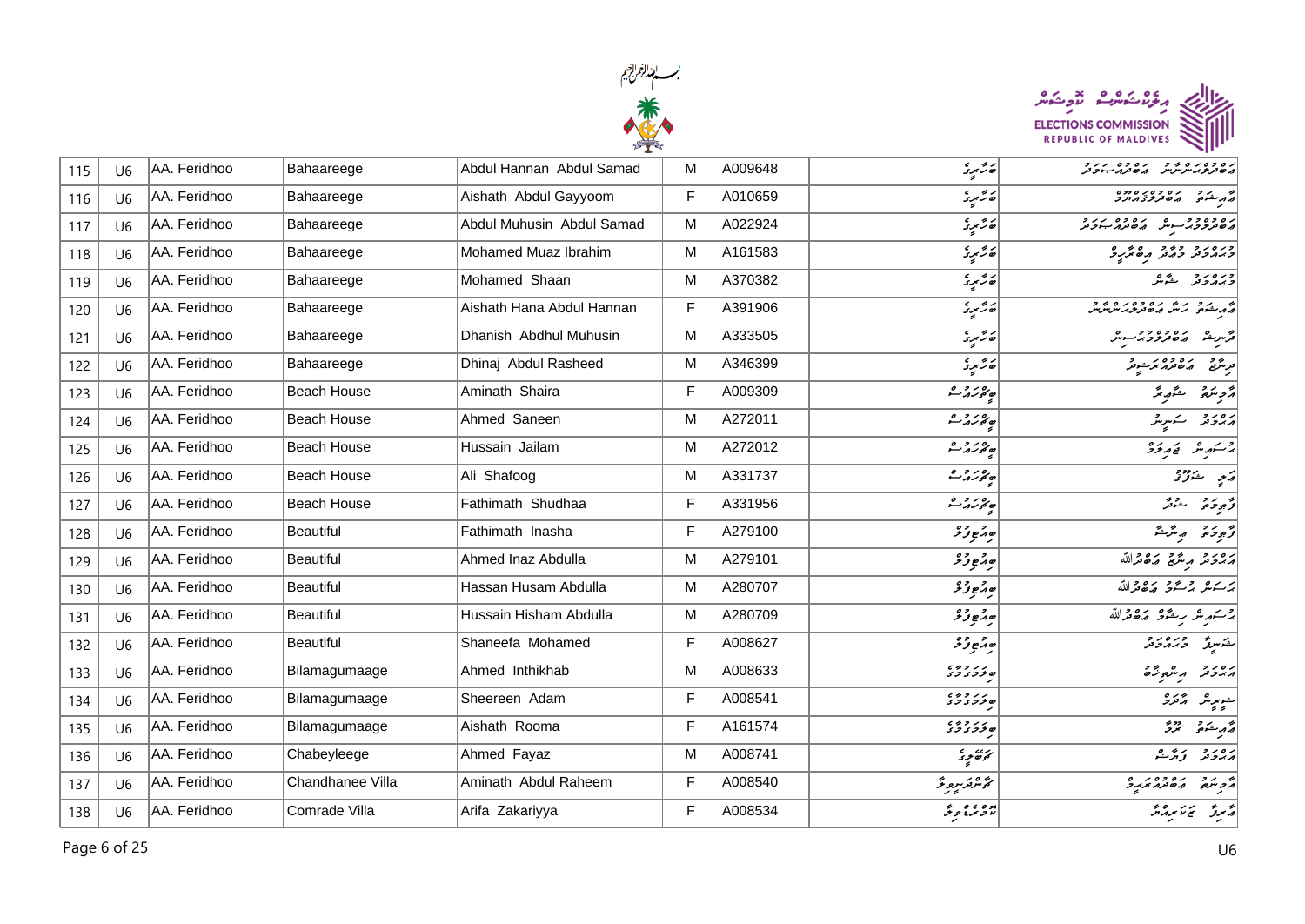



| 139 | U <sub>6</sub> | AA. Feridhoo | Comrade Villa  | Mukhthar Abdul Kareem | М  | A008551 | پره بره موځه                          | وه دو ده ده در و                                      |
|-----|----------------|--------------|----------------|-----------------------|----|---------|---------------------------------------|-------------------------------------------------------|
| 140 | U <sub>6</sub> | AA. Feridhoo | Comrade Villa  | Athifa Ahmed          | F  | A008532 | بره ، ه ه و<br>مړنۍ وگړ               | ړ پر د د د                                            |
| 141 | U <sub>6</sub> | AA. Feridhoo | Comrade Villa  | Mausooma Ahmed        | F  | A008453 | پروېږ وېڅه                            | بر و بر و<br>م <i>ر</i> بر <del>و</del> تر<br>ىر دەپر |
| 142 | U <sub>6</sub> | AA. Feridhoo | Comrade Villa  | Ahmed Fayaz           | М  | A153290 | #دمع مع عر                            | برە يە تە<br>تر پژ شه                                 |
| 143 | U <sub>6</sub> | AA. Feridhoo | Comrade Villa  | Mohamed Ismail        | М  | A282804 | پروېږو عر                             | ورەرو بەسۇپەت                                         |
| 144 | U <sub>6</sub> | AA. Feridhoo | Comrade Villa  | Ihsana Ismail         | F. | A282805 | پره ۽ ه و گه                          | روشت رستمور                                           |
| 145 | U <sub>6</sub> | AA. Feridhoo | Comrade Villa  | Fathimath Arisha      | F  | A282806 | پره ی ه و ځه                          | وتبوقاته المتراك                                      |
| 146 | U <sub>6</sub> | AA. Feridhoo | Comrade Villa  | Hussain Arish         | М  | A282807 | پروېږي <sub>حر</sub> مځه              | يز سكر شر الأمريك                                     |
| 147 | U <sub>6</sub> | AA. Feridhoo | Concrete Villa | Mariyam Naashiba      | F. | A279412 | يو پر پر چ <sub>پر</sub> محر          | ىئۇيىنىدە تە<br>ر ه بر ه<br><del>د</del> بربرگر       |
| 148 | U <sub>6</sub> | AA. Feridhoo | Concrete Villa | Aminath Naziya        | F. | A279415 | #مثر يزيد عرو محر                     | ړ څر سره<br>ىتىبى قر                                  |
| 149 | U <sub>6</sub> | AA. Feridhoo | Concrete Villa | Nasiha Khalid         | F. | A157133 | #مثر يزيد عرو محر                     | متزسور<br>رٌوِتْر                                     |
| 150 | U <sub>6</sub> | AA. Feridhoo | Concrete Villa | Aishath Nadhiya       | F. | A157134 | #مثر بدسم عوقر                        | سردرتر<br>و مر شو د محمد به دارند.<br>مر              |
| 151 | U <sub>6</sub> | AA. Feridhoo | Concrete Villa | Hawwa Nashiha         | F. | A368110 | #مثر بدسم عوقر                        | برە ئە ئىشىر                                          |
| 152 | U <sub>6</sub> | AA. Feridhoo | Daisy maage    | Ibrahim Shareef       | М  | A008648 | پم پرځ <sub>ک</sub>                   | ەر ھەترىر <i>ۋ</i><br>شەَ مور                         |
| 153 | U <sub>6</sub> | AA. Feridhoo | Daisy maage    | Aishath Thahumeena    | F  | A008664 | پی په دی<br>  پی پی پورند             | وكرمشكم وكرجانكر                                      |
| 154 | U <sub>6</sub> | AA. Feridhoo | Daisy maage    | Adam Shareef          | М  | A008665 | پر په دی<br>  پاسم پیونز <sub>ک</sub> | پر پر عندسپور                                         |
| 155 | U <sub>6</sub> | AA. Feridhoo | Dheveli        | Mohamed Arsham Ali    | М  | A272003 | قرة محر                               | ورەر دىر دىرە ك                                       |
| 156 | U <sub>6</sub> | AA. Feridhoo | Dheveli        | Ahmed Ahzam Ali       | M  | A349555 | قرة مج                                | رەرد رەرە كەير                                        |
| 157 | U <sub>6</sub> | AA. Feridhoo | Dheyliyaage    | Sahiyya Mansoor       | F. | A008636 | قر عربر ي                             | أسكر وهو والمحتجم والمحمد                             |
| 158 | U <sub>6</sub> | AA. Feridhoo | Dheyliyaage    | Mohamed Jawaz         | М  | A008739 | در پر پر<br>  ترج تر <sub>ک</sub>     | وره رو دره<br><i>وبرورو دو</i> ی                      |
| 159 | U <sub>6</sub> | AA. Feridhoo | Dhilaasaage    | Khadeeja Abdulla      | F. | A008590 | ەرگۇرىچى                              | تزمريق كده قمرالله                                    |
| 160 | U <sub>6</sub> | AA. Feridhoo | Dhilaasaage    | Jameela Ibrahim       | F. | A008459 | ەرگۇرىچى                              | توجو أرەمرىر                                          |
| 161 | U <sub>6</sub> | AA. Feridhoo | Dhilaasaage    | Haleema Ibrahim       | F. | A008460 | ىر ئۇستىر؟                            | برودم وهتربرد                                         |
| 162 | U <sub>6</sub> | AA. Feridhoo | Dhilaasaage    | Saridha               | F  | A008773 | مرگر گرم                              | سەّمرىر                                               |
|     |                |              |                |                       |    |         |                                       |                                                       |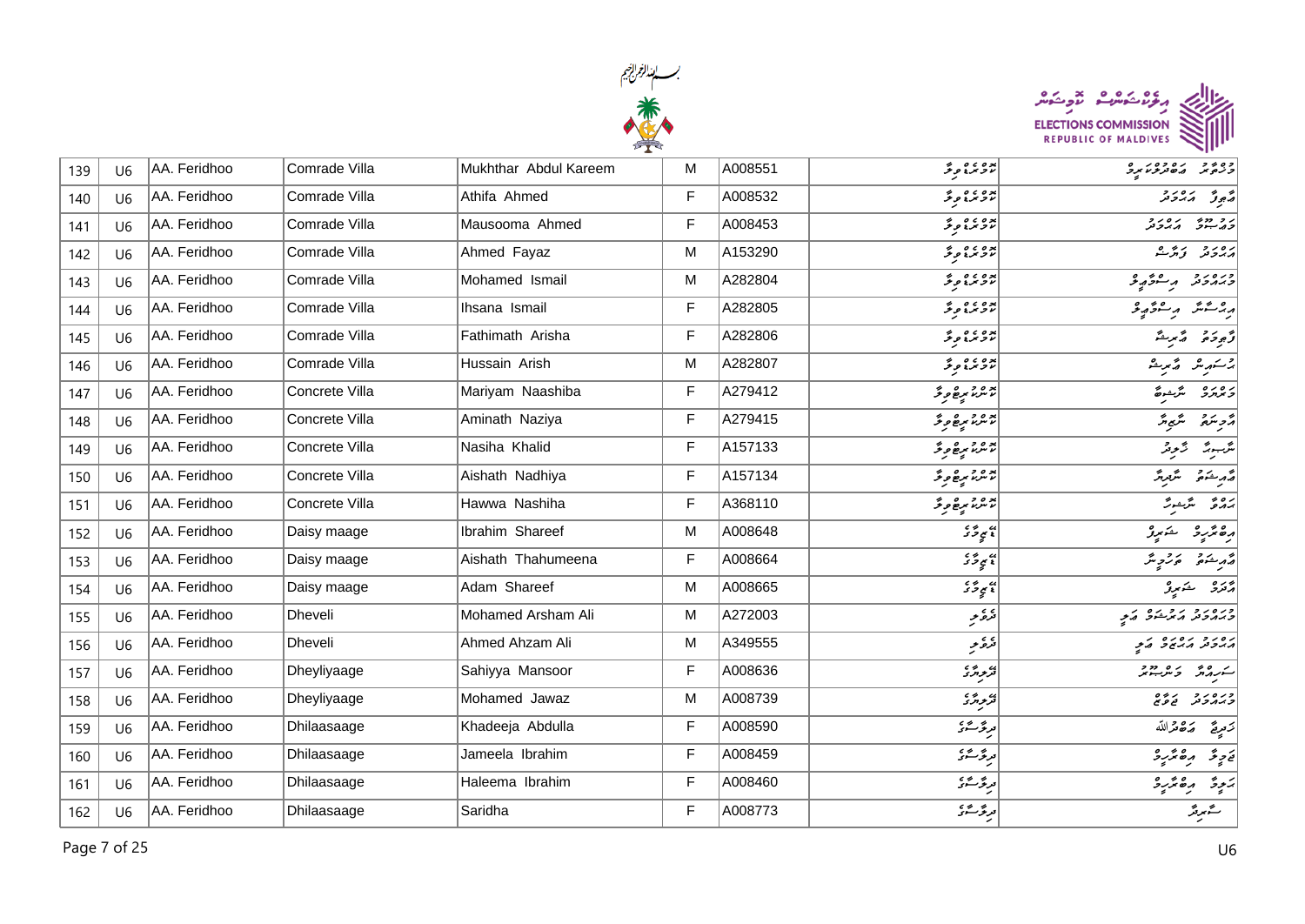



| 163 | U <sub>6</sub> | AA. Feridhoo | Dhilaasaage    | Ahmed Rashfaan  | М  | A279392 | ەرگۇرىچى                              | رەرد برجۇش                      |
|-----|----------------|--------------|----------------|-----------------|----|---------|---------------------------------------|---------------------------------|
| 164 | U <sub>6</sub> | AA. Feridhoo | Dhilaasaage    | Mohamed Rifath  | М  | A279389 | ەرگۇرىچى                              | وره رو مدرو<br>د بر بروره مروره |
| 165 | U <sub>6</sub> | AA. Feridhoo | Dhilaasaage    | Ibrahim Nawaaz  | М  | A279394 | ەر ئۇرىشىمى                           | ە ھەترىر <i>2</i><br>سرەمى      |
| 166 | U <sub>6</sub> | AA. Feridhoo | Dhilaasaage    | Aminath Rashfa  | F. | A279395 | ىر ئۇستىرى                            | ىر شەرى<br>لمجمج يتمدحه         |
| 167 | U <sub>6</sub> | AA. Feridhoo | Dhilksaage     | Rilwaan Shareef | М  | A008755 | ىر ۋ ر مەي                            | برڪوڭرار ڪوبرو                  |
| 168 | U <sub>6</sub> | AA. Feridhoo | Dhilksaage     | Hussain Mahir   | М  | A008518 | <sub>مرم</sub> ور <sub>ہ شہ</sub> ی   | 2سكەبلار ئۇرىر                  |
| 169 | U <sub>6</sub> | AA. Feridhoo | Dhilksaage     | Thalal Hassan   | М  | A008567 | ەر 2 مەسىرى<br>مەركى مەسىرى           | پروژ پرسکار                     |
| 170 | U <sub>6</sub> | AA. Feridhoo | Dhilksaage     | Ahmed Faisal    | М  | A008568 | ىر ۋرا شەتج                           | أرورو وربكو                     |
| 171 | U <sub>6</sub> | AA. Feridhoo | Dhilksaage     | Hassan Mahir    | М  | A008569 | <sub>قرقو</sub> ر مريح<br>مرقوما ستوى | ير سكانكر التحرير               |
| 172 | U <sub>6</sub> | AA. Feridhoo | Dhoadhi        | Lomra Mohamed   | F. | A008609 | اجمعر                                 | أيده به دره د د                 |
| 173 | U <sub>6</sub> | AA. Feridhoo | <b>Dhoadhi</b> | Mohamed Naseeth | М  | A008641 | اچ<br>فرمر                            | ورەر د سرگرد                    |
| 174 | U <sub>6</sub> | AA. Feridhoo | Dhoadhi        | Fathimath Shina | F. | A272015 | لقمعر                                 | قرم و پر شوینگر                 |
| 175 | U <sub>6</sub> | AA. Feridhoo | Dhoadhi        | Mariyam Sana    | F  | A403457 | م<br>مومر                             | د ۱۵ د می ش                     |
| 176 | U <sub>6</sub> | AA. Feridhoo | Dhunfinige     | Ahmed Mausoom   | м  | A008571 | قرىثرو بىرگە                          | رورو رودوه                      |
| 177 | U <sub>6</sub> | AA. Feridhoo | Dhunfinige     | Ismail Shahid   | М  | A008573 | قريقرمريح                             | وسنتحموها الشرير                |
| 178 | U <sub>6</sub> | AA. Feridhoo | Esjehige       | Azeeza Ahmed    | F  | A008451 | ە ئەھمىرى                             | ړې پرورو                        |
| 179 | U <sub>6</sub> | AA. Feridhoo | Everest        | Samiyya Mansoor | F. | A008638 | ې په په ده ه<br>مرغو سرچ              | سورش كالمردوح                   |
| 180 | U <sub>6</sub> | AA. Feridhoo | Everest        | Ahmed Riyaz     | М  | A008644 | ې په ده ه<br>مرغ مرسو                 | رەرو بېرگ                       |
| 181 | U <sub>6</sub> | AA. Feridhoo | Everest        | Mansoor Ahmed   | М  | A008645 | ې پر پ <sub>ه ص</sub> م               | ره دو دره دور                   |
| 182 | U <sub>6</sub> | AA. Feridhoo | Everest        | Hawwa Zahid     | F. | A008723 | ې په ده ه<br>مرغ مرسو                 | برەۋ ئى بەر                     |
| 183 | U <sub>6</sub> | AA. Feridhoo | Everest        | Hussain Sujau   | М  | A161571 | ې پر پ <sub>ه ص</sub> م               | 2 سەر شەھەر<br>مەم              |
| 184 | U <sub>6</sub> | AA. Feridhoo | Everest        | Khadeeja Leena  | F  | A090075 | ې په په ده ه<br>مرغو شريع             | زَمِرِةً مِيسَّر                |
| 185 | U <sub>6</sub> | AA. Feridhoo | Everest        | Ismail Shaah    | M  | A283005 | ې پر پ <sub>ه ص</sub> م               | أراع وحمي والمحمد               |
| 186 | U <sub>6</sub> | AA. Feridhoo | Everest        | Ali Jinan       | M  | A283003 | ى بە يەرە ھ                           | رَمِي مِيرَيْر                  |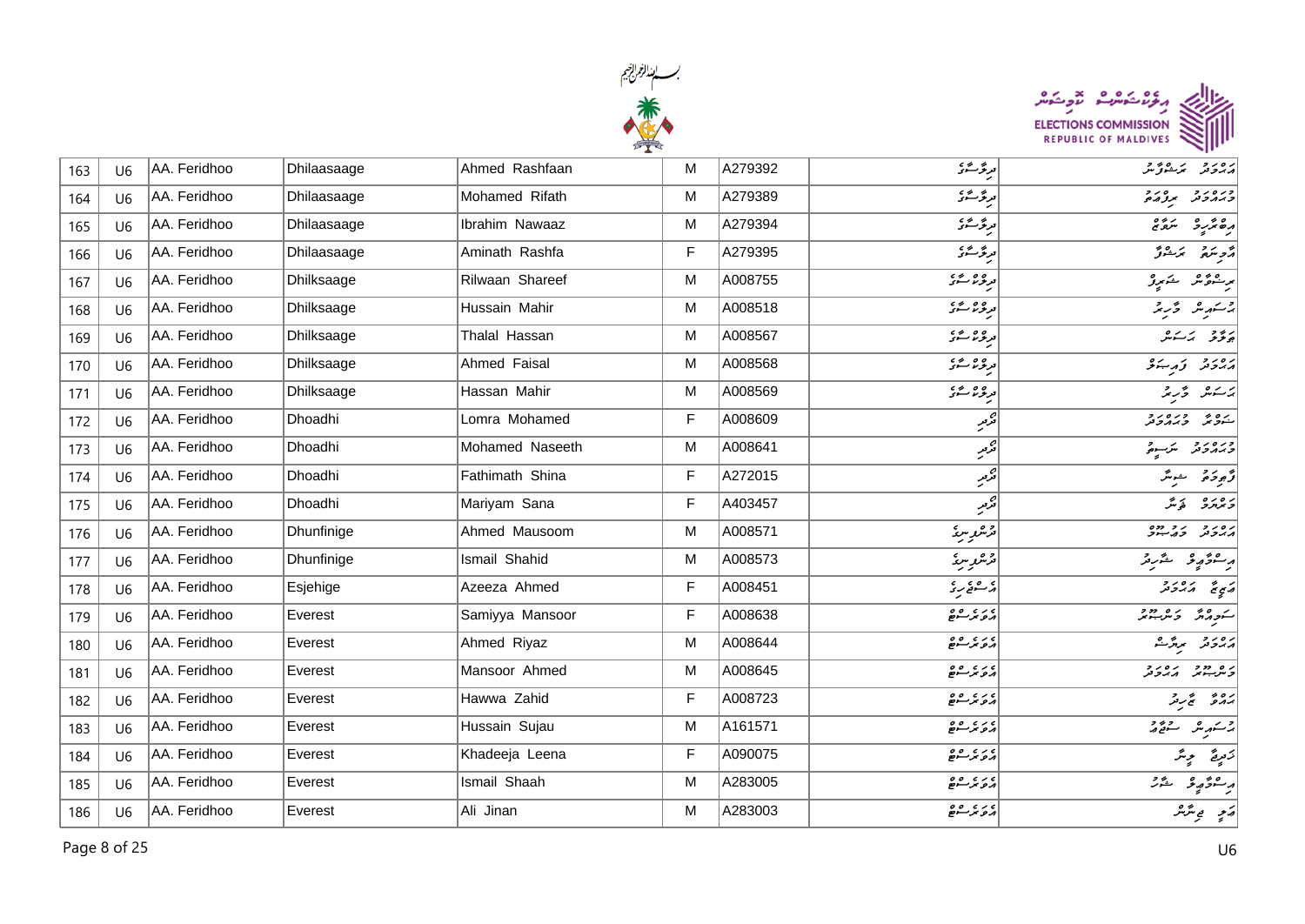



| 187 | U <sub>6</sub> | AA. Feridhoo        | Everest           | Mohamed Ayaz           | M | A388507 | ې پر پ <sub>ه ص</sub> م                   | כנסנכ נפס                        |
|-----|----------------|---------------------|-------------------|------------------------|---|---------|-------------------------------------------|----------------------------------|
| 188 | U <sub>6</sub> | AA. Feridhoo        | Everest           | Aminath Reesha Riyaz   | F | A388645 | ې په په ده ه<br>مرغو سرچ                  | ثروبنثر بربث برثرتم              |
| 189 | U <sub>6</sub> | AA. Feridhoo        | Fathishadhuvaruge | Mariyam Shoora Ibrahim | F | A279230 | تر به سور بر و د<br>  توجه سور تر و مرد   | נ פינים נמיל גם לגם              |
| 190 | U <sub>6</sub> | AA. Feridhoo        | Fathishadhuvaruge | Mohamed Zameen Ibrahim | М | A279232 | تو موسور د د د د د                        | ورەرو برجىگە مەھكرى              |
| 191 | U <sub>6</sub> | AA. Feridhoo        | Fathishadhuvaruge | Ibrahim Naseer         | М | A008454 | تر په سور د د د د د<br>  تر په سور تر پور | رە ئرىر ئىسىر                    |
| 192 | U <sub>6</sub> | AA. Feridhoo        | Fathishadhuvaruge | Ali Ibrahim            | М | A008557 | تو په سور و ،<br>  تو په سورترو بر د      | ړَ په پره پر په                  |
| 193 | U <sub>6</sub> | AA. Feridhoo        | Fathishadhuvaruge | Mohamed Mubaarik       | М | A008552 | د په ۱۶۰۶ و د د<br>  توج سورترو بوی       | כנסנכ כשיני                      |
| 194 | U <sub>6</sub> | AA. Feridhoo        | Fathishadhuvaruge | Ahmed Naseer           | М | A008800 | <br>  دېمو سر ترورون                      | برەر دىكە بىر                    |
| 195 | U <sub>6</sub> | AA. Feridhoo        | Fazaa             | Mohamed Nizar          | М | A008695 | ترنج                                      | ورەر دېر پرځنگ                   |
| 196 | U <sub>6</sub> | AA. Feridhoo        | Fazaa             | Faiza Zahidh           | F | A008601 | ترتج                                      | وَّدِيَّ يُحْرِ مَدْ             |
| 197 | U <sub>6</sub> | AA. Feridhoo        | Fazaa             | Ahmed Nisar            | М | A154803 | ترتج                                      | رەرو سرگەر                       |
| 198 | U <sub>6</sub> | <b>AA. Feridhoo</b> | Fazaa             | Fathimath Nishafa      | F | A282434 | ترتج                                      | رُّمِودَةُ سِشَرَّ               |
| 199 | U <sub>6</sub> | AA. Feridhoo        | Fazaa             | Hussain Nisaah         | М | A282435 | ترتج                                      | يزحكر شر سرسترجر                 |
| 200 | U <sub>6</sub> | AA. Feridhoo        | Fazaa             | Ismail Nihan           | M | A282437 | ترتج                                      | برڪوڻيو - برگائر                 |
| 201 | U <sub>6</sub> | AA. Feridhoo        | Fehige            | Ahmed Farhath          | М | A279979 | تۇرىج                                     | נים ניבר ביניים.<br>המכנת ציבמים |
| 202 | U <sub>6</sub> | AA. Feridhoo        | Fehige            | Ali Shukoor            | M | A279980 | ې ر <sub>ي</sub>                          | ړې شرورو                         |
| 203 | U <sub>6</sub> | AA. Feridhoo        | Fehige            | Aishath Nooma          | F | A279981 | ۇربى                                      | و المستحق المستردة المستردة      |
| 204 | U <sub>6</sub> | AA. Feridhoo        | Fehige            | Zaalee Saleem          | F | A279975 | ې ر <sup>ې</sup><br>تر کړ                 | چې خېږ                           |
| 205 | U <sub>6</sub> | AA. Feridhoo        | Fehige            | Badhoora Saleem        | F | A279972 | ې <sub>دې</sub><br>توريخ                  | ردوی سکوپی                       |
| 206 | U <sub>6</sub> | AA. Feridhoo        | Fehige            | Haseena Hassan         | F | A008598 | ې ر <sup>ې</sup><br>تر کړ                 | يزجين ايزخلا                     |
| 207 | U <sub>6</sub> | AA. Feridhoo        | Fehige            | Hafeeza Saleem         | F | A008675 | ی ر <sup>ی</sup><br>تر ری                 | رَءٍ لاَ سَوِدْ                  |
| 208 | U <sub>6</sub> | AA. Feridhoo        | Fehige            | Hafsa Saleem           | F | A008676 | ې ر <sup>ي</sup><br>توريخ                 | برونه الشروى                     |
| 209 | U <sub>6</sub> | AA. Feridhoo        | Fehige            | Mohamed Javeez         | М | A008677 | تۇر <sub>ى</sub> ج                        | <i>و بر و د</i> تر<br>تح ج تح    |
| 210 | U <sub>6</sub> | AA. Feridhoo        | Fehige            | Niuma Saleem           | F | A008768 | ڈربز                                      | سرچرم سکوچر                      |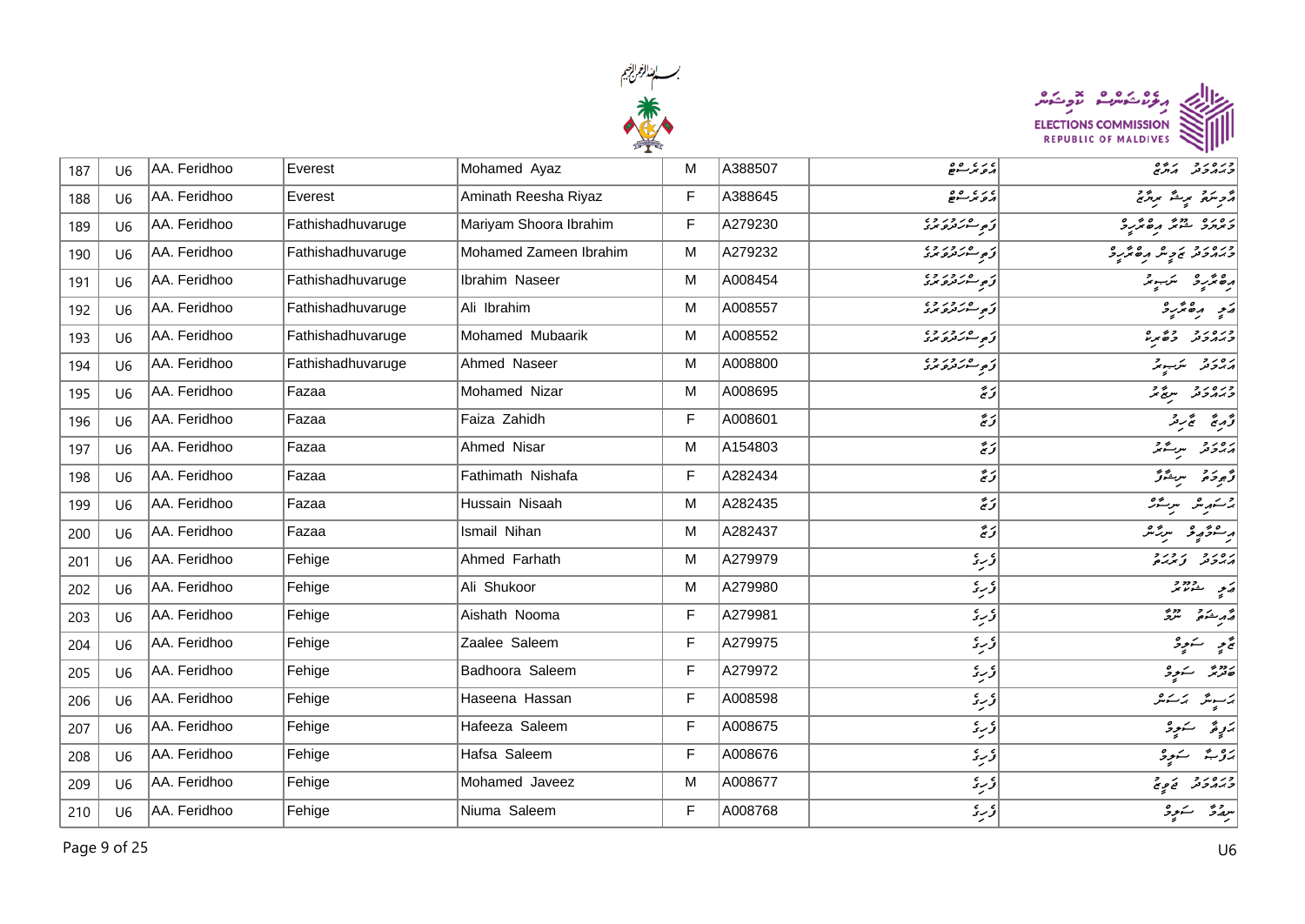



| 211 | U6             | AA. Feridhoo | Fehige         | Fathuhulla Saleem       | М  | A063770 | ئۈرى<br>                                      | ترة جرالله كويرة                                                                                    |
|-----|----------------|--------------|----------------|-------------------------|----|---------|-----------------------------------------------|-----------------------------------------------------------------------------------------------------|
| 212 | U <sub>6</sub> | AA. Feridhoo | Fehige         | Aminath Sharuma         | F  | A404129 | ې رې<br>توري                                  | ۇ ئەسكە ئەندۇ                                                                                       |
| 213 | U <sub>6</sub> | AA. Feridhoo | Fehige         | Aishath Nazuhaa         | F. | A343288 | تۇر <sub>ى</sub> ج                            | أقهر مشترة مسترجر                                                                                   |
| 214 | U <sub>6</sub> | AA. Feridhoo | Fehithoathaage | Nashreena Abdul Latheef | F  | A008523 | ې د ۵ پر <sup>ي</sup>                         | ترڅېږنگر پره ده څېړنو                                                                               |
| 215 | U <sub>6</sub> | AA. Feridhoo | Fehithoathaage | Aishath Nasfa           | F  | A278974 | ې د ۱۶۵ وي.<br>تر سرچونو <sub>ک</sub>         | ۇرمىشمۇ س <i>رتو</i> گە                                                                             |
| 216 | U <sub>6</sub> | AA. Feridhoo | Fehivina       | Ali Shamil              | М  | A280835 | ۇرەبئە                                        | أريح المشروع                                                                                        |
| 217 | U <sub>6</sub> | AA. Feridhoo | Fehivina       | Muhusina Nooh           | F  | A008686 | ۇروپىر                                        | د در سوشر میزد.<br>د بر سر میزان                                                                    |
| 218 | U <sub>6</sub> | AA. Feridhoo | Fehivina       | Nooh Mohamed            | М  | A008742 | ۇرەبىر                                        | מם כנסנב<br>ייטל כממכנ                                                                              |
| 219 | U <sub>6</sub> | AA. Feridhoo | Fehivina       | Mohamed Shamil          | Μ  | A008670 | ۇروپىر                                        | ورەر دېگرو                                                                                          |
| 220 | U <sub>6</sub> | AA. Feridhoo | Fehivina       | Fathimath Murushidha    | F. | A008660 | ا د سره متر<br>                               | أوالمجاني والمحافظة والمحر                                                                          |
| 221 | U <sub>6</sub> | AA. Feridhoo | Fehivina       | Leeza Nooh              | F  | A147851 | ۇروپر                                         | يديح الترجم                                                                                         |
| 222 | U <sub>6</sub> | AA. Feridhoo | Fehivina       | Ibrahim Naufal          | Μ  | A404132 | ۇروپىر                                        | ىر ھەترىر <i>ۋ</i><br>سرە ئەبى                                                                      |
| 223 | U <sub>6</sub> | AA. Feridhoo | Femoaraage     | Thasneem                | Μ  | A147009 | پر <i>م ه پ</i><br>  تو <del>ت</del> ر پر     | أتخم سنورد                                                                                          |
| 224 | U <sub>6</sub> | AA. Feridhoo | Femoaraage     | Mohamed Moosa           | М  | A008685 | ه ۵ و ه<br>و <del>و</del> بو و                | ورەرو دوغ                                                                                           |
| 225 | U <sub>6</sub> | AA. Feridhoo | Femoaraage     | Ahmed Ilham             | М  | A008701 | ه ۵ و ه<br>و <del>و</del> بو و                | برەر دورو                                                                                           |
| 226 | U <sub>6</sub> | AA. Feridhoo | Femoaraage     | Abdulla Ilham           | М  | A282469 | ه ۵ و ه<br>و <del>و</del> بو و                | صكارة<br>بروژو                                                                                      |
| 227 | U <sub>6</sub> | AA. Feridhoo | Femoaraage     | Adam Ilham              | М  | A282472 | ې ده پر <sub>ي</sub><br>تر د بنر <sub>ۍ</sub> | ړنده پرورده                                                                                         |
| 228 | U <sub>6</sub> | AA. Feridhoo | Fenfiyaazge    | Mohamed Ramiz           | Μ  | A279826 | ئۇ شرىر ئىرىمى ئە                             | و ر و ر و<br>تر پر ژ تر                                                                             |
| 229 | U <sub>6</sub> | AA. Feridhoo | Fenfiyaazge    | Aishath Azma            | F  | A008622 | ژىئرىدىنى ئە                                  | و الله عنده و الله من الله حر                                                                       |
| 230 | U <sub>6</sub> | AA. Feridhoo | Fenfiyaazge    | Abdul Muththalib        | Μ  | A008566 | ژىئرو ئرچ ئە                                  | ر ٥ ۶ ٥ ٥ ٥ ٠ ٥<br>۵ می مرحر ۶ ۸ مرض                                                                |
| 231 | U <sub>6</sub> | AA. Feridhoo | Fenfiyaazge    | Fathimath Najma         | F  | A008549 | ئۇ شرىر ئىزچى ئە                              | د په پهڅو په په په په                                                                               |
| 232 | U <sub>6</sub> | AA. Feridhoo | Feyrumaage     | Zahriyya Hassan         | F  | A008711 | ، په ورو ،<br>تومرنژۍ                         | ى ئابراكا ئاسكىسى                                                                                   |
| 233 | U <sub>6</sub> | AA. Feridhoo | Feyrumaage     | Zaheera Abdul Rahman    | F. | A008713 | ، په وي په<br>تومونو ت                        | ر ه د ه د ه د ه<br>پره تر بربر تر س<br>ئىم پىتىر                                                    |
| 234 | U <sub>6</sub> | AA. Feridhoo | Feyrumaage     | Zahida Abdul Rahman     | F  | A008714 | در و د د<br>تو بور <del>گ</del>               | انج رقم مصر مصر موجد حرار محمد الملك من الملك من محمد الملك الملك الملك الملك الملك الملك الملك الم |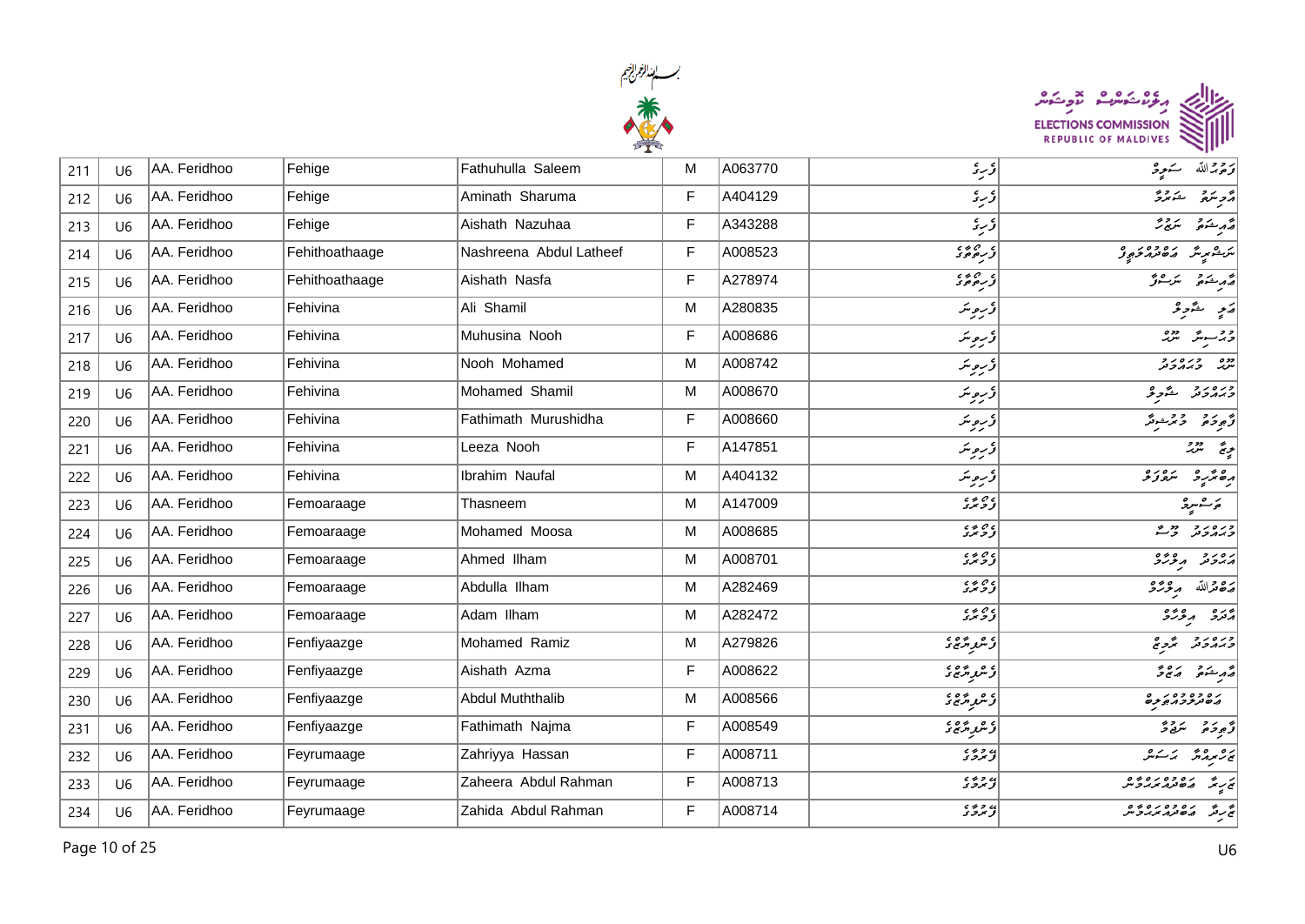



| 235 | U <sub>6</sub> | AA. Feridhoo | Feyrumaage         | Abdul Rahman Aboobakuru | М  | A008761 | ړ، و ه ،<br>تو بورنۍ                           | נסכסנסים נמנכב<br>גםנג גיבית גםסטיג             |
|-----|----------------|--------------|--------------------|-------------------------|----|---------|------------------------------------------------|-------------------------------------------------|
| 236 | U <sub>6</sub> | AA. Feridhoo | Feyrumaage         | Wadeefa Abdul Rahman    | F. | A153293 | د، و و ،<br>تو برو د                           | د پور می ده د و د و د<br>  د تور می شهر بر بر ش |
| 237 | U <sub>6</sub> | AA. Feridhoo | Feyrumaage         | Mohamed Lirgam          | М  | A100667 | ده و و د<br>تو برو د                           | ورەرو بەدە 2                                    |
| 238 | U <sub>6</sub> | AA. Feridhoo | Feyrumaage         | Ahmed Lirugam           | М  | A282728 | یه و و ه<br>تو برو د                           | پر 9 پر 9<br>وبزة و                             |
| 239 | U <sub>6</sub> | AA. Feridhoo | Feyrumaage         | Ali Shameem             | М  | A282729 | ړ، و ه ،<br>تو بورنۍ                           | ړَ په شَوَدُ                                    |
| 240 | U <sub>6</sub> | AA. Feridhoo | Finihiyaa          | Fathimath Faraha        | F  | A283345 | و سربر پر<br>تر بر بر                          | دَّەبەدَ ئەبرىر                                 |
| 241 | U <sub>6</sub> | AA. Feridhoo | Finihiyaa          | Mariyam Shaiga          | F. | A283346 | و سربر پر<br>تر بر بر                          | ر ه ر ه<br><del>د</del> بربرگ<br>ستشمرتخ        |
| 242 | U <sub>6</sub> | AA. Feridhoo | Finihiyaa          | Waleed Adam             | M  | A008667 | او سربردگر<br>—                                | وَ وِ شَر مُرْ دَوْ دَ                          |
| 243 | U <sub>6</sub> | AA. Feridhoo | Fiyaathoshige      | Abdul Nasir Ibrahim     | м  | A008530 | وپژهویری                                       | ره وه شریبه د<br>پره تر شریب<br>ەھ ئۆرۈ         |
| 244 | U <sub>6</sub> | AA. Feridhoo | Fiyaathoshige      | Aishath Nadiya          | F. | A008452 | و پھر ہ<br>پر مربوری                           | وكرم مشكر المتقرر                               |
| 245 | U <sub>6</sub> | AA. Feridhoo | Fiyaathoshige      | Nazima Nasir            | F  | A024337 | و پژ <sub>ه</sub> خ بر <sup>ج</sup>            | لترموق الترسونر                                 |
| 246 | U <sub>6</sub> | AA. Feridhoo | Fiyaathoshige      | Fathimath Rashida       | F. | A077051 | وپڑھ بری                                       | ترٌشەتر<br>وَّجرِحَ حَ                          |
| 247 | U <sub>6</sub> | AA. Feridhoo | Fiyavahi           | Ahmed Nihad             | М  | A280836 | ويزةر                                          | پروتر ہوتر                                      |
| 248 | U <sub>6</sub> | AA. Feridhoo | Fiyavahi           | Maryam Nahudha Mohamed  | F. | A404135 | ويروسه                                         | נסנס נכש כנסנכ<br>כמחב יינגע בגובע              |
| 249 | U <sub>6</sub> | AA. Feridhoo | Fundhuni           | Ifham Amjad             | М  | A280811 | ومفرقر سر                                      | مرور حدد مرد د                                  |
| 250 | U <sub>6</sub> | AA. Feridhoo | Fundhuni           | Yaish Amjad             | М  | A272022 | و عرور سر                                      | ترمي هڪ مرڪبور                                  |
| 251 | U <sub>6</sub> | AA. Feridhoo | Fundhuni           | Fathimath Athiyya       | F. | A008637 | وعرفرسر                                        | أزودكم مورش                                     |
| 252 | U <sub>6</sub> | AA. Feridhoo | Fundhuni           | Amjad Majdee            | M  | A008599 | ۇنتروترىبر                                     | پرور پر تر تر تر پر                             |
| 253 | U <sub>6</sub> | AA. Feridhoo | Gaskara            | Abdulla Luthfee         | М  | A008545 | ر ۱۵۷۵ پر                                      | پَرۡ صَفَرَاللّهِ<br>ترجور                      |
| 254 | U <sub>6</sub> | AA. Feridhoo | Gaskara            | Raidha Abdulla          | F. | A279863 | ر <u>م</u> صمة ئىر                             | مُحْمِرِتَّد سَ€قَدَاللَّه                      |
| 255 | U <sub>6</sub> | AA. Feridhoo | Gaskara            | Ahmed Raidh             | М  | A279857 | ر <u>ەر</u> بە                                 | پروتر گردنر                                     |
| 256 | U <sub>6</sub> | AA. Feridhoo | Goabiligasdhoshuge | Mohamed Visham          | М  | A281725 | امي ھريز ھيو وي<br>  ئى ھريز كەنتىرىدى         | ورەرو ھىشۇ                                      |
| 257 | U <sub>6</sub> | AA. Feridhoo | Goabiligasdhoshuge | Fathimath Abdulla       | F  | A008546 | ای حرمی مصرو و<br>  د حرمی مسلومهوری<br>  د مر | أقرموحة وكاقدالله                               |
| 258 | U <sub>6</sub> | AA. Feridhoo | Goabiligasdhoshuge | Moosa Mansoor           | М  | A008537 | انج حرم میں دیا<br>  دکھوری مستقرین            | ووره والمردوح                                   |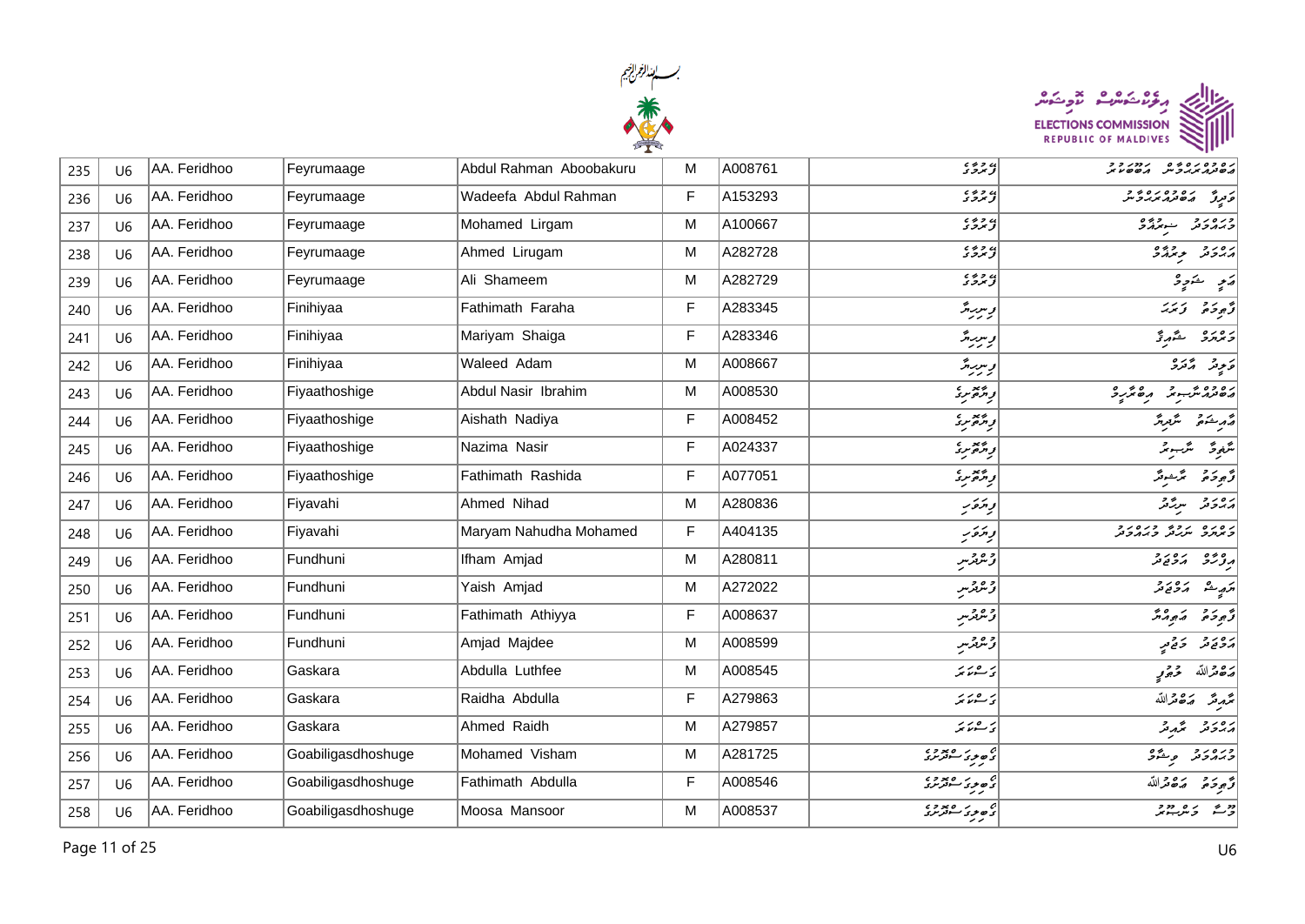



| 259 | U <sub>6</sub> | AA. Feridhoo | Gobili Hiyaa        | Aminath Ameena           | F | A008548 | ی سرچ پور پژ<br>د سرچ                              | ړې سره د ډېر              |
|-----|----------------|--------------|---------------------|--------------------------|---|---------|----------------------------------------------------|---------------------------|
| 260 | U <sub>6</sub> | AA. Feridhoo | Gulbahaaruge        | Ahmed Zakariyya          | M | A008743 | و ه ر بر و ،<br>د نوه ر برد                        | גפנים גלאת ה              |
| 261 | U <sub>6</sub> | AA. Feridhoo | Gulbahaaruge        | Imran Ahmed              | М | A072999 | و ه در بو د ،<br>د <del>ن</del> ر <i>ه تر</i> بر د | مرونژنز مهردو             |
| 262 | U <sub>6</sub> | AA. Feridhoo | Gulbahaaruge        | Aminath Muna             | F | A161585 | و ه در بو د ،<br>د <del>ن</del> ر <i>ه تر</i> بر د | أأدم تمريح والمحاشر       |
| 263 | U <sub>6</sub> | AA. Feridhoo | Gulbahaaruge        | Hassan Ihumeem           | М | A282465 | و ه ر بر و ،<br>د <del>ن</del> ره تر بر د          | يرسكس برقروقه             |
| 264 | U <sub>6</sub> | AA. Feridhoo | Gulbahaaruge        | Aishath Muniyaa          | F | A282463 | و ه ر بر و ،<br>د <del>ن</del> ر <i>ه ر</i> برد    | وكرمشكم وتسركر            |
| 265 | U <sub>6</sub> | AA. Feridhoo | Gulbahaaruge        | Afsal Ahmed              | М | A329361 | و ه ر بر و ،<br>د <del>ن</del> ره تر بر د          | رە بەي رەرد               |
| 266 | U <sub>6</sub> | AA. Feridhoo | Gulzaaruge          | Mariyam Zeeniya          | F | A279236 | و ه پر و ،<br>د نومځ مرد                           | د ډېرو په پېرمگر          |
| 267 | U <sub>6</sub> | AA. Feridhoo | Gulzaaruge          | Aishath Zakariyya        | F | A008535 | و ه پر و ،<br>د نویج مرد                           | مەر ئىكى ئەسىر ئىر        |
| 268 | U <sub>6</sub> | AA. Feridhoo | Gulzaaruge          | Zubaidha Zakariyya       | F | A008531 | و ه پر و ،<br>د نومځ مرد                           | جەمرىگە ئەكىرىمىدىگە      |
| 269 | U <sub>6</sub> | AA. Feridhoo | Gulzaaruge          | Ibrahim Zakariyya        | М | A008533 | د و ه پر د ،<br>د نرنځ برد                         | <b>תפיציב התאמית</b>      |
| 270 | U <sub>6</sub> | AA. Feridhoo | Haali               | Mohamed Najah            | М | A008653 | رٌمو                                               | ورەر دىرە                 |
| 271 | U <sub>6</sub> | AA. Feridhoo | Haali               | Fathimath Majdy          | F | A008654 | رٌموِ                                              | تزجوختم وقيمي             |
| 272 | U <sub>6</sub> | AA. Feridhoo | Haali               | Ali Nashath              | М | A153305 | رمجمج                                              | أرمو الكركامي             |
| 273 | U <sub>6</sub> | AA. Feridhoo | Haali               | Hassan Nawaz             | М | A279915 | رًمح                                               | ىز سەش ئىرقەمچ            |
| 274 | U <sub>6</sub> | AA. Feridhoo | Haali               | Ahmed Naseer             | M | A311849 | رٌمزِ                                              | رەرد سكب د                |
| 275 | U <sub>6</sub> | AA. Feridhoo | Hadhuvareege        | Fahudh Abdul Azeez       | М | A279422 | ترقر وسمرته                                        | ر د د په ۱۵۶۵ کړي         |
| 276 | U <sub>6</sub> | AA. Feridhoo | Hadhuvareege        | Aminath Shehenaz         | F | A008592 | تروتر برتح                                         | أأزوبترة كالشرياني        |
| 277 | U <sub>6</sub> | AA. Feridhoo | Hadhuvareege        | Ahmed Naazir             | M | A008538 | ر ور پر ء                                          | ىرەر ئەھمىرىگە            |
| 278 | U <sub>6</sub> | AA. Feridhoo | Hadhuvareege        | Ali Nazir                | М | A008771 | ئەقر <i>ەكە</i> بېرىگە                             | أەسمجە ستنموستە           |
| 279 | U <sub>6</sub> | AA. Feridhoo | Hadhuvareege        | Mohamed Nizam            | M | A036081 | ر در پر پی                                         | ورەر دەر                  |
| 280 | U <sub>6</sub> | AA. Feridhoo | <b>Happy Corner</b> | Ahmed Naushad            | М | A154667 | ائرو پرتئبه                                        | رەرد بردىئى               |
| 281 | U <sub>6</sub> | AA. Feridhoo | Haveyli             | Lizama Aseed Saud        | F | A282981 | ریمو                                               | دِجْ دَ مَسِيْرٌ سَهْدُرٌ |
| 282 | U <sub>6</sub> | AA. Feridhoo | Haveyli             | <b>Ulooma Aseed Saud</b> | F | A282982 | ریمو                                               | ככבי ה' היב"ק היבב        |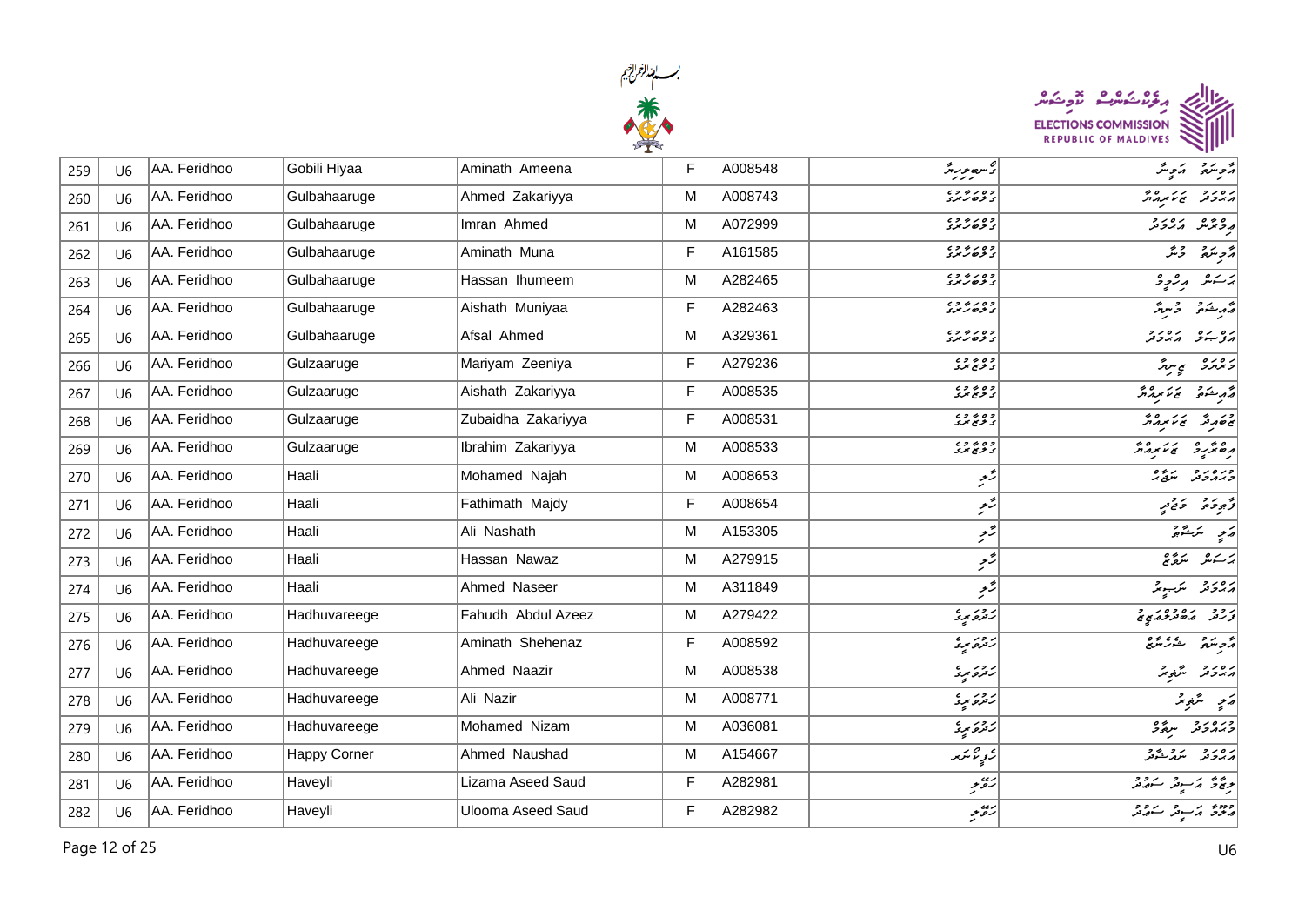



| 283 | U <sub>6</sub> | AA. Feridhoo | Haveyli         | <b>Mohamed Aseed Saud</b>    | M | A282983 | رىيى<br>رەبىر                | ورەرو رىيەتى سەر                                   |
|-----|----------------|--------------|-----------------|------------------------------|---|---------|------------------------------|----------------------------------------------------|
| 284 | U6             | AA. Feridhoo | Haveyli         | Huma Aseed Saud              | F | A370579 | رىيە                         | כל ה' יידי המית                                    |
| 285 | U <sub>6</sub> | AA. Feridhoo | Haveyli         | Humaam Aseedh Saudh          | M | A370580 | رىيى                         | כשם גבע הככ<br>הככ גבע המינג                       |
| 286 | U6             | AA. Feridhoo | Heenaamaage     | Fathimath Shizna             | F | A154772 | ر پڙڻ ئ                      | ترجوحاته مشوعي مثر                                 |
| 287 | U <sub>6</sub> | AA. Feridhoo | Heenaamaage     | Hussain Shiyam               | M | A009301 | ر پژو <sup>ي</sup>           | برسكر مشرور والمحصر                                |
| 288 | U6             | AA. Feridhoo | Heenaamaage     | Mariyam Ali                  | F | A008628 | ر پژوي                       | د ۱٫۵ ق.م.                                         |
| 289 | U <sub>6</sub> | AA. Feridhoo | Heenaamaage     | Mohamed Shiyam               | М | A008629 | ر پژو <sup>ي</sup>           | ورەر د شەھ                                         |
| 290 | U6             | AA. Feridhoo | Hithaffinivaage | Mohamed Adam                 | М | A008587 | ارىخەشرىر سوغ <sub>ى</sub> ئ | وره رو په ره<br>د بربرونر برنرو                    |
| 291 | U <sub>6</sub> | AA. Feridhoo | Hithaffinivaage | Madeeha Mohamed              | F | A008588 | رۇشۇر بىرقە ئە               | دَرِيدٌ - دِيروند                                  |
| 292 | U <sub>6</sub> | AA. Feridhoo | Hithaffinivaage | Aminath Mohamed              | F | A008455 | رۇشۇر بىرقە ئە               | أأدبره ورورد                                       |
| 293 | U <sub>6</sub> | AA. Feridhoo | Hithaffinivaage | Ahmed Naseem                 | м | A046342 | رۇشۇر بىرقە ئە               | پروبر برسرو                                        |
| 294 | U <sub>6</sub> | AA. Feridhoo | Hiyaavahi       | Ahmed Nashid                 | M | A069736 | ىرە پەترەپ                   | رەر تەشبەر                                         |
| 295 | U <sub>6</sub> | AA. Feridhoo | Hiyaavahi       | Mohamed Afraadh              | М | A008702 | ىرە پەر                      | ورەر درەپەر                                        |
| 296 | U <sub>6</sub> | AA. Feridhoo | Hiyaavahi       | Moosa Ahmed                  | М | A008704 | ىرەتزەكرىر                   | ووقع كدرور                                         |
| 297 | U <sub>6</sub> | AA. Feridhoo | Hiyaavahi       | Aishath Anoola               | F | A029011 | ىرەژەَ بە                    | ومرشكم وتترفز                                      |
| 298 | U <sub>6</sub> | AA. Feridhoo | Hiyaavahi       | Abdulla Jaufar               | М | A282457 | ىرە پەترە بەر                | صقعرالله<br>ى <i>ھەق تى</i> ر                      |
| 299 | U <sub>6</sub> | AA. Feridhoo | Hiyaavahi       | Fathmath Zuhudha             | F | A282452 | ىرە پەر                      | وٌجوحَۃ ج رُمَّرٌ                                  |
| 300 | U <sub>6</sub> | AA. Feridhoo | Hiyaavahi       | Mariyam Moosa                | F | A282454 | ىرەژەَ بە                    | دومثه<br>ر ه پر ه<br>د بربرگ                       |
| 301 | U <sub>6</sub> | AA. Feridhoo | Huvadhumaage    | Zuhra Adam                   | F | A008716 | و ر و » ،<br>ره مرو د        | ووی ژمره<br>بح <sup>ر</sup> برگرد                  |
| 302 | U <sub>6</sub> | AA. Feridhoo | Huvadhumaage    | Adil Rasheed                 | M | A009623 | و ر و » ،<br>ره ترو د        | ۇمرۇ ئرىئونر                                       |
| 303 | U <sub>6</sub> | AA. Feridhoo | Huvadhumaage    | Ahmed Sabah                  | M | A066017 | و ر و د ،<br>ره ترو د        | رەرد بەرد                                          |
| 304 | U6             | AA. Feridhoo | <b>Ihaa</b>     | Shauna Ali                   | F | A008661 | وشح                          | شەم قىمىتى ئە                                      |
| 305 | U <sub>6</sub> | AA. Feridhoo | <b>Ihaa</b>     | Ahmed Mujuthaba              | М | A032293 | ويح                          | ره رو دوره<br>مدرونر وق                            |
| 306 | U <sub>6</sub> | AA. Feridhoo | <b>Ihraamge</b> | Mohamed Afrah Abdul Saththar | М | A025739 | ە 2009<br>مەمگرىرى           | כנסגב גם 20 גם כם גם 20 ב<br>כגובת ונציג הסתו - מה |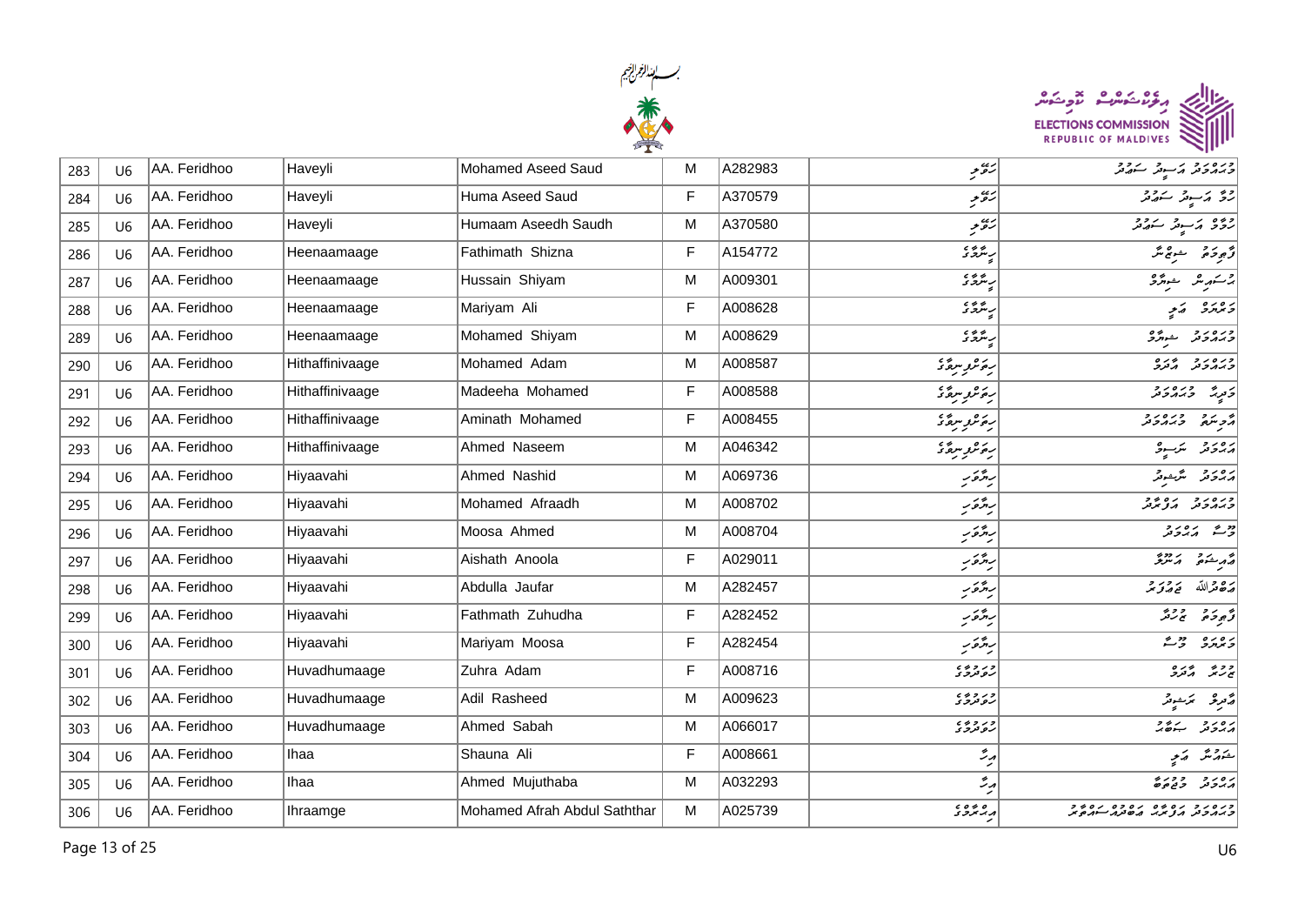



| 307 | U <sub>6</sub> | AA. Feridhoo | Ihraamge          | Mariyam Ahida       | F | A161587 | ە مەسىرە ي<br>مەسىرى ي         | د ه ر ه<br>ەر تە                           |
|-----|----------------|--------------|-------------------|---------------------|---|---------|--------------------------------|--------------------------------------------|
| 308 | U <sub>6</sub> | AA. Feridhoo | Ihraamge          | Aboobakuru Asif     | М | A280190 | ە مەسىرە ي<br>مەسىرى ي         | $\frac{1}{2}$                              |
| 309 | U <sub>6</sub> | AA. Feridhoo | Ihraamge          | Fathimath Adhila    | F | A280193 | لروءه ء                        | دَّە دَىمْ دَ مَّدْ مِرْدَّ                |
| 310 | U <sub>6</sub> | AA. Feridhoo | Ihraamge          | Haleema Afiya       | F | A280194 | و ه پره و و                    | يَا حِيدًا الله وَبِرْدًا                  |
| 311 | U <sub>6</sub> | AA. Feridhoo | Irudheymaage      | Aishath Shaniya     | F | A279083 | و در د. د.<br>در بوتور د       | أقدم مشكرة المتشامير                       |
| 312 | U <sub>6</sub> | AA. Feridhoo | Irudheymaage      | Ahmed Shazly        | М | A279080 | ا پر حور د و د<br>ابر مرفرچر د | رەر د شەرىخ                                |
| 313 | U <sub>6</sub> | AA. Feridhoo | Irudheymaage      | Mohamed Shazeel     | М | A272000 | و در د. د.<br>در موتور و ک     | درەر د شەيدۇ                               |
| 314 | U <sub>6</sub> | AA. Feridhoo | Irudheymaage      | Mariyam Shazdha     | F | A100650 | <br>  مرمزمرد د                | رەرە شەدە.<br>دىرىرو شىرقر                 |
| 315 | U <sub>6</sub> | AA. Feridhoo | Irudheymaage      | Aishath Vishama     | F | A309326 | <br>  مرمرفری                  | رام الأم المستوفر المستوفر                 |
| 316 | U <sub>6</sub> | AA. Feridhoo | Ithaa             | Aminath Hasma       | F | A151377 | مرځ                            | مُتَّحِسَمُ مَسَرَّحَةً                    |
| 317 | U <sub>6</sub> | AA. Feridhoo | Ithaa             | Mohamed Adam        | М | A000936 | برځ                            | ورەر د درە<br><i>دىدە</i> رىر مەر <i>و</i> |
| 318 | U <sub>6</sub> | AA. Feridhoo | Ithaa             | Shahuma Mohamed     | F | A280636 | مرځ                            | و ره ر و<br><i>و ټ</i> رو تر<br>  شەرىخ    |
| 319 | U <sub>6</sub> | AA. Feridhoo | Ithaa             | Aishath Basma       | F | A280624 | برځ                            | مەرشىق ھەسىر                               |
| 320 | U <sub>6</sub> | AA. Feridhoo | Ithaa             | Mariyam Mohamed     | F | A280630 | مرځ                            | נפנס כנסנכ<br>כמונכ כמוכנ                  |
| 321 | U <sub>6</sub> | AA. Feridhoo | Ithaa             | Ali Arushadh        | М | A280632 | ويحمح                          | أقدمي المرتمشة فكر                         |
| 322 | U <sub>6</sub> | AA. Feridhoo | Ithaa             | Hawwa Basma         | F | A280633 | مرځ                            | برە ئەھەي                                  |
| 323 | U <sub>6</sub> | AA. Feridhoo | Ithaa             | Ahmed Abbas         | М | A280426 | برځ                            | رەرد رەپر                                  |
| 324 | U <sub>6</sub> | AA. Feridhoo | Janbumaage        | Mariyam Sahuza      | F | A272017 | ر ه و و »<br>تع سره و د        | رەرە سەدە                                  |
| 325 | U <sub>6</sub> | AA. Feridhoo | Janbumaage        | Abdul Samad Ibrahim | м | A008692 | ر ه و و »<br>ق سره تر د        | ן פרס גן כ" נפיקים                         |
| 326 | U <sub>6</sub> | AA. Feridhoo | Javaahiru Vaadhee | Mohamed Ameen       | М | A008558 | ئے قریر ترقی میں               | دره د در په کرد کر                         |
| 327 | U <sub>6</sub> | AA. Feridhoo | Javaahiru Vaadhee | Rabia Abdul Razzag  | F | A008556 | ئے قریر ترقی پر                | ه می ده وه ره و و                          |
| 328 | U <sub>6</sub> | AA. Feridhoo | Javaahiru Vaadhee | Mohamed Hilmy       | М | A012869 | ئە ئۇر برگە ئېر                | دره د د پرو <sub>چ</sub>                   |
| 329 | U <sub>6</sub> | AA. Feridhoo | Javaahiru Vaadhee | Ahmed Wafad Hilmy   | М | A381025 | ئے قرىر ترقى مىيە              | <br>  المردون وكرفر برقوم الم              |
| 330 | U <sub>6</sub> | AA. Feridhoo | Kalaa Vehi        | Shiyama Naseer      | F | A008694 | ئەقرۇر                         | شروگر - سرب پر                             |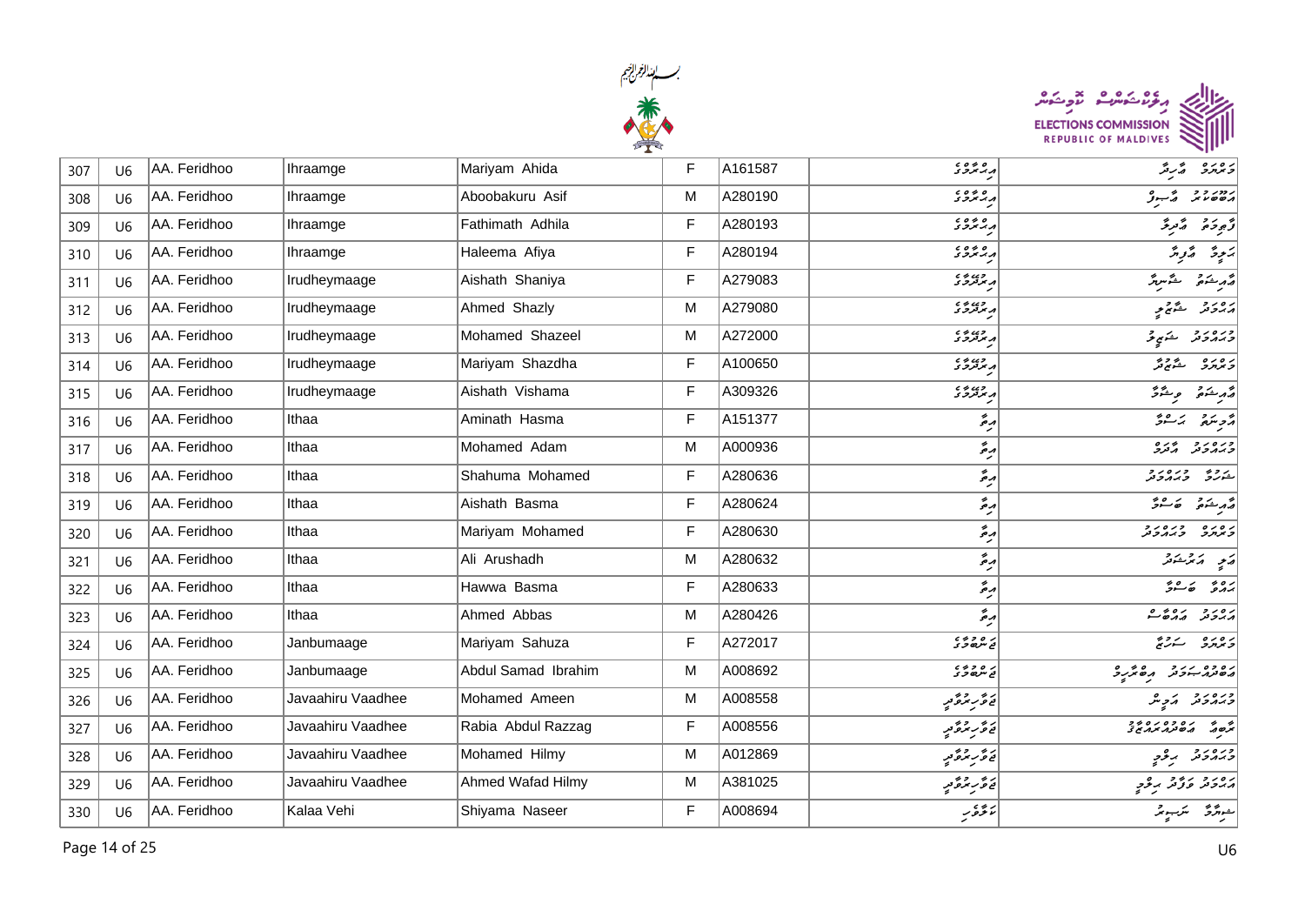



| 331 | U <sub>6</sub> | AA. Feridhoo | Kalaa Vehi       | Fathimath Wafa Hilmy         | F  | A279506 | ئەقەرىبە                    | تروخرة الاثر الرقوح               |
|-----|----------------|--------------|------------------|------------------------------|----|---------|-----------------------------|-----------------------------------|
| 332 | U <sub>6</sub> | AA. Feridhoo | Khiyaalee Manzil | Yoonus Abdul Kareem          | Μ  | A008458 | ريژ پېڅه شمېر په            | מכם מסכםתם<br>תייעיים השינותיותים |
| 333 | U <sub>6</sub> | AA. Feridhoo | Kinaaraa         | Shahla Ali                   | F  | A008733 | ىدىشر                       | شروء - مَعٍ                       |
| 334 | U <sub>6</sub> | AA. Feridhoo | Kinaaraa         | Suhaila Ali                  | F  | A147601 | ر متریخه                    | لتزرع مزمج                        |
| 335 | U <sub>6</sub> | AA. Feridhoo | Kinaaraa         | Abdulla Shifaz               | М  | A161581 | ىدىنىگە                     | پرې قرالله خور فر                 |
| 336 | U <sub>6</sub> | AA. Feridhoo | Kinaaraa         | Fathimath Sharaa Sharuhabeel | F  | A389360 | ىرىترىتر                    | ژوده خنگ خنگرهو                   |
| 337 | U <sub>6</sub> | AA. Feridhoo | Kudhimaage       | Hussain Adam                 | М  | A161584 | تورڅ ته                     | پر سکر ملک مرکزی                  |
| 338 | U <sub>6</sub> | AA. Feridhoo | Kudhimaage       | Aishath Adam                 | F. | A163527 | د<br>ما تورگا               | و شهر دره<br>مگر شوه گرفرو        |
| 339 | U <sub>6</sub> | AA. Feridhoo | Kudhimaage       | Abidha Adam                  | F  | A008728 | د پورې                      | أرصائد أرائده                     |
| 340 | U <sub>6</sub> | AA. Feridhoo | Kudhimaage       | Adam Abdulla                 | М  | A008729 | د و په <sup>ي</sup>         | وتره وكامرالله                    |
| 341 | U <sub>6</sub> | AA. Feridhoo | Kudhimaage       | Zahira Ali                   | F  | A008725 | د<br>ما تعری <sup>2</sup> ی | تجربتمر الأمج                     |
| 342 | U <sub>6</sub> | AA. Feridhoo | Kudhimaage       | Aminath Asifa Adam           | F. | A008726 | د<br>ما تعری <sup>2</sup> ی | مزویند می سوژ مرتدد               |
| 343 | U <sub>6</sub> | AA. Feridhoo | Kudhimaage       | Ali Rasheed                  | М  | A011657 | د<br>ما تعری <sup>2</sup> ی | أرشح الترشوش                      |
| 344 | U <sub>6</sub> | AA. Feridhoo | Kudhimaage       | Ahmed Shamhooz               | Μ  | A281727 | د وره و<br>ما فرقری         | ره رو دره ده<br>درونر شکورن       |
| 345 | U <sub>6</sub> | AA. Feridhoo | Kuri             | Ali Naseem                   | M  | A008600 | تقمير                       | ړَ په سَرَ پِهِ و                 |
| 346 | U <sub>6</sub> | AA. Feridhoo | Large Vardhee    | Adam Mohamed                 | М  | A128270 | قريع حرمتي                  | وره وره رو<br> مدرد وبرمارو       |
| 347 | U <sub>6</sub> | AA. Feridhoo | Lotus            | Amsoodha Ali                 | F. | A008579 | تتركات ومستكر               | أروحتق أربح                       |
| 348 | U <sub>6</sub> | AA. Feridhoo | Maahiya          | Abdul Majeed Moosa           | М  | A008521 | څ سر پر                     | ره ده در در در م                  |
| 349 | U <sub>6</sub> | AA. Feridhoo | Maavadige        | Aishath Zunaira              | F. | A008450 | څه ځو ځه                    | ومرشوم تمسكر                      |
| 350 | U <sub>6</sub> | AA. Feridhoo | Maavadige        | Mariyam Siruma               | F  | A278978 | رڅو وگه                     | سوپرځ<br>ر ہ بر ہ                 |
| 351 | U <sub>6</sub> | AA. Feridhoo | Maavil           | Aishath Siyaza               | F. | A279403 | ځوچ                         | فدمر يشكونه فلتستريخ              |
| 352 | U <sub>6</sub> | AA. Feridhoo | Maavil           | Ahmed Siraz                  | М  | A161568 | ځوچ                         | سىتمى<br>بروبر و                  |
| 353 | U <sub>6</sub> | AA. Feridhoo | Maavil           | Aminath Suha                 | F  | A403035 | رَّحْمَرْ عَرْ              | ومحر ينموهم                       |
| 354 | U <sub>6</sub> | AA. Feridhoo | Malaaz           | Saudiyya Ali                 | F. | A008652 | ىر ئۇي                      | سنصعر معرضته المتوج               |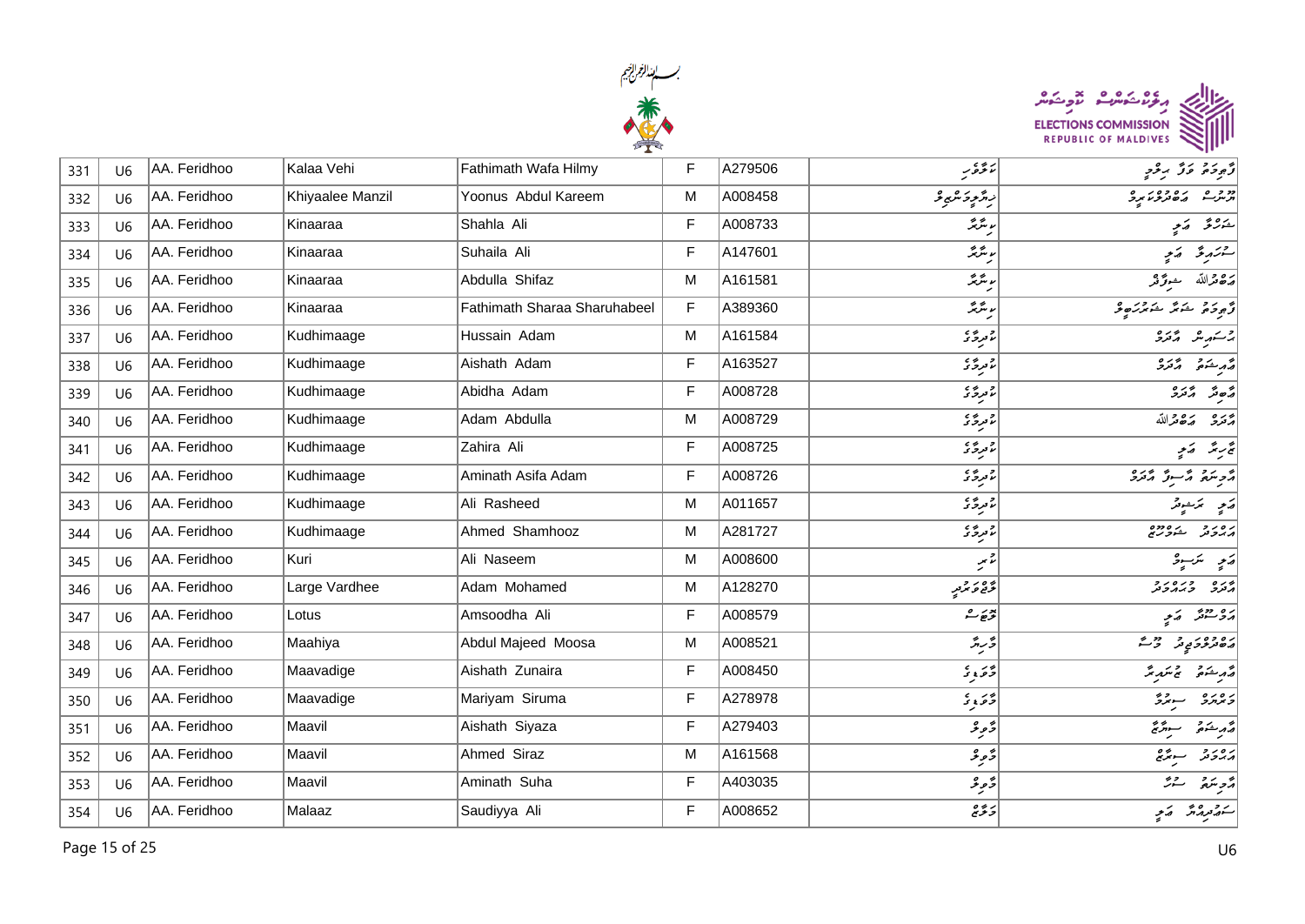



| U <sub>6</sub> | AA. Feridhoo | Malaaz        | Mohamed Firdhaus       | M | A279238 | ىر ئۇي                                       | ويرودو ويرتزون                                                                       |
|----------------|--------------|---------------|------------------------|---|---------|----------------------------------------------|--------------------------------------------------------------------------------------|
| U <sub>6</sub> | AA. Feridhoo | Malaaz        | Ahmed Nadeem           | М | A279239 | ىر ئەھ                                       | أرور و الكريرو                                                                       |
| U <sub>6</sub> | AA. Feridhoo | Malaaz        | Ali Shalim             | М | A272001 | ىر بۇ ە                                      | پر په په شور د                                                                       |
| U <sub>6</sub> | AA. Feridhoo | Meenaaz       | Rugiyya Ali            | F | A008671 | حريثرمج                                      | بر <sub>تو</sub> مهر كمي                                                             |
| U <sub>6</sub> | AA. Feridhoo | Meenaaz       | Mohamed Majdy          | М | A073318 | حريثره                                       | وره رو در در<br>  <i>وبر دو</i> تر الرقم پر                                          |
| U <sub>6</sub> | AA. Feridhoo | Meenaaz       | Zeena Ahmed            | F | A150352 | ح پٿر چ                                      | ىم ئىش كەنگە ئەرت                                                                    |
| U <sub>6</sub> | AA. Feridhoo | Milano        | Abdulla Moosa          | М | A070569 | و دڅمر                                       | أرة قرالله فلحيث                                                                     |
| U <sub>6</sub> | AA. Feridhoo | Milano        | Fathhiyya Ali          | F | A008580 | جرمحمثر                                      | زەپەر كەي                                                                            |
| U <sub>6</sub> | AA. Feridhoo | Milano        | Aminath Zuha           | F | A272026 | و دڅش                                        | یخ ج<br>ومحر يتمدهم                                                                  |
| U <sub>6</sub> | AA. Feridhoo | Milano        | Aishath Firasha        | F | A283349 | جەنجىگە                                      | أقهر منتفر ومحمش                                                                     |
| U <sub>6</sub> | AA. Feridhoo | Milano        | Mohamed Hamdhoon       | М | A283350 | د پژش                                        | وره رو در رودو<br>د بربروتر بروترس                                                   |
| U <sub>6</sub> | AA. Feridhoo | Minivan Hiyaa | Shamoon Ahmed          | М | A282814 | احب عقد بر                                   | شەھ ھەر<br>برورد                                                                     |
| U <sub>6</sub> | AA. Feridhoo | Minivan Hiyaa | Aminath Thoma          | F | A282816 | حە سرە ئىرىدىگە                              | جوًرٌ<br>ړم سرچه                                                                     |
| U <sub>6</sub> | AA. Feridhoo | Minivan Hiyaa | Thohir Ahmed           | М | A282817 | ا <sub>حە مىر</sub> مۇ ئىرىيە <i>د</i>       | ې په پره رو د                                                                        |
| U <sub>6</sub> | AA. Feridhoo | Minivan Hiyaa | Saeed Idrees           | M | A008659 | حر سرعهٔ مثر برگر                            | سكھيڈ پریڈیپرے                                                                       |
| U <sub>6</sub> | AA. Feridhoo | Minivan Hiyaa | Ummu Kulsum            | F | A008668 |                                              | 0 32 0 2 2 0 2<br>RR C 4 L B L                                                       |
| U <sub>6</sub> | AA. Feridhoo | Minivan Hiyaa | Abdulla Aslam          | М | A153289 | ا <sub>حە مو</sub> رۇ تەرىرد                 | مەھىراللە<br>برسىدى                                                                  |
| U <sub>6</sub> | AA. Feridhoo | Minivan Hiyaa | Hussain Samir          | М | A161582 |                                              | يزڪيرنگر ڪرير                                                                        |
| U <sub>6</sub> | AA. Feridhoo | Minivan Hiyaa | Fathmath Abdul Latheef | F | A104716 | ا <sub>حە مىر</sub> مۇ تىرىيە <del>گ</del> ە | أزوده مقصد مدونج                                                                     |
| U <sub>6</sub> | AA. Feridhoo | Minivan Hiyaa | Aishath Shirufa        | F | A120411 | ا <sub>حە م</sub> ىرىھ تىرىپە <del>ر</del>   | ۇرىشكى ھومرى<br>م                                                                    |
| U <sub>6</sub> | AA. Feridhoo | Minivan Ufaa  | Azim Ali               | м | A161569 | ج سره که مرکز                                | ړې په کې                                                                             |
| U <sub>6</sub> | AA. Feridhoo | Minivan Ufaa  | Ahmed Liushan          | М | A151156 | ا <sub>حە مىر</sub> ھەر قەتتى<br>م           | أرورو وارتقش                                                                         |
| U <sub>6</sub> | AA. Feridhoo | Minivan Ufaa  | Ramla Abdul Razzaq     | F | A008662 |                                              | נים ניסיפים בסיף                                                                     |
| U <sub>6</sub> | AA. Feridhoo | Minivan Ufaa  | Ali Mahir              | M | A008640 |                                              | پر په د د تر پر                                                                      |
|                |              |               |                        |   |         |                                              | ا <sub>جە موع</sub> كرىدۇ.<br>م<br>احە سەنگەرىدە<br>س<br>ادبىرە ئىقتى<br>ادبىرە ئىدۇ |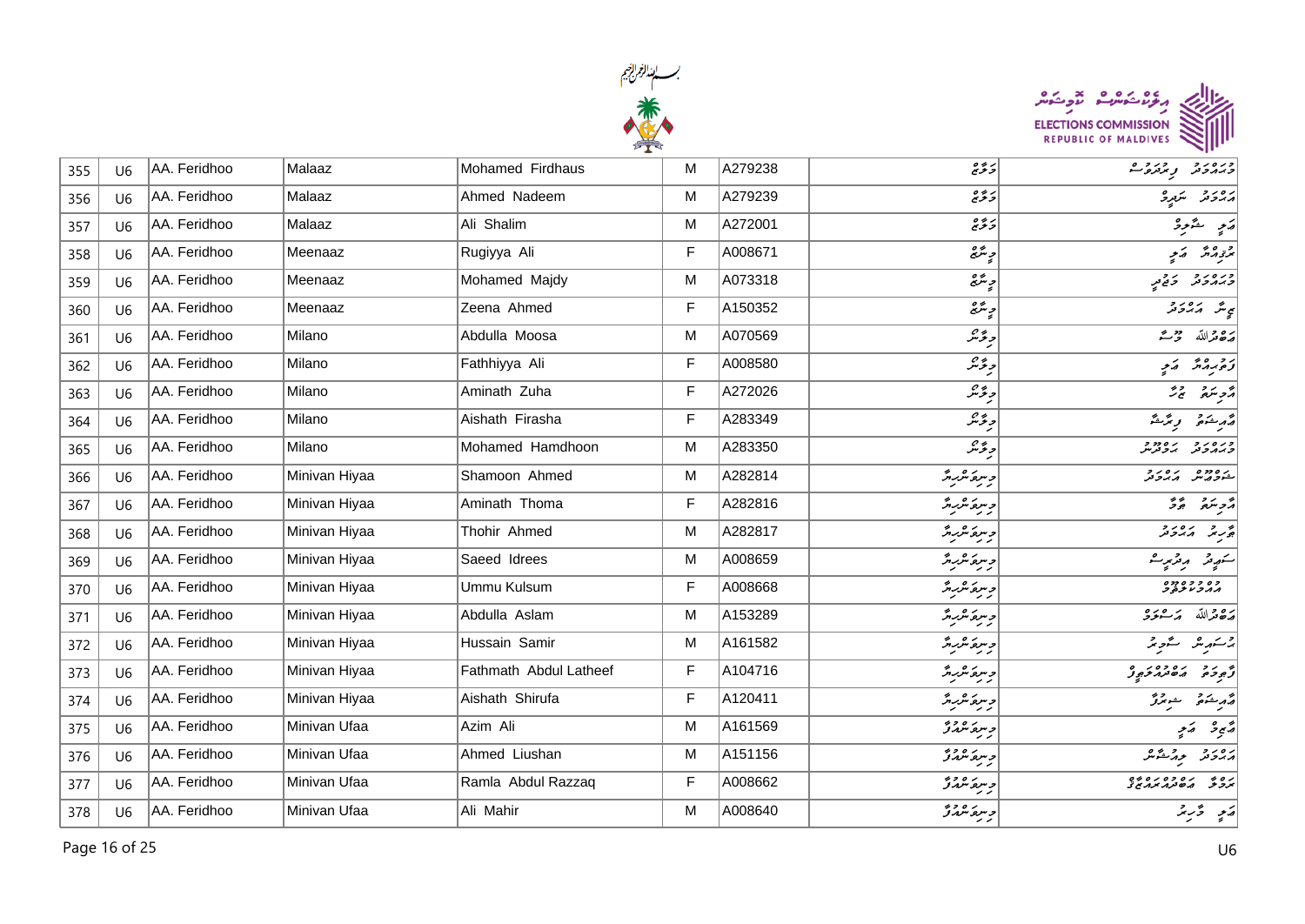



| 379 | U <sub>6</sub> | AA. Feridhoo | Minivan Ufaa | Aminath Sazuna       | F | A280818 | ار سرځ ش <b>ر</b> مڙ           | سەھ يىگە<br>أوجبه شرقهم          |
|-----|----------------|--------------|--------------|----------------------|---|---------|--------------------------------|----------------------------------|
| 380 | U <sub>6</sub> | AA. Feridhoo | Minivan Ufaa | Fathimath Ziduna     | F | A280820 | حە سرەڭ ش <i>ەر ۋ</i>          | توجوحتمو سي ترتثر                |
| 381 | U <sub>6</sub> | AA. Feridhoo | Minivan Ufaa | Hassan Samee         | M | A280821 | ا <sub>حەس</sub> ىھ شەرقە      | پرستمبر استمو                    |
| 382 | U <sub>6</sub> | AA. Feridhoo | Minivan Ufaa | Hussain Shamikh      | М | A280822 | ا <sub>جە مىرە</sub> ئەدىر     | 2سكىرىنقر مىشمر 2                |
| 383 | U <sub>6</sub> | AA. Feridhoo | Miriyaasge   | Ibrahim Shihab       | М | A008519 | ح مروگر صحی                    |                                  |
| 384 | U <sub>6</sub> | AA. Feridhoo | Miriyaasge   | Mohamed Shameer      | М | A080979 | اح بروژگروی<br>پر              | ورەر د شرې                       |
| 385 | U <sub>6</sub> | AA. Feridhoo | Moonimaage   | Zikra Mohamed        | F | A008576 | دو په په<br>د سرچ <sub>ک</sub> | پر ره در در د                    |
| 386 | U <sub>6</sub> | AA. Feridhoo | Moonimaage   | Fathimath Samila     | F | A161586 | دو په په<br>د سرچ ک            | وَجوحَة سُنَّحْرِ قَ             |
| 387 | U <sub>6</sub> | AA. Feridhoo | Moonimaage   | Aishath Samla        | F | A279930 | دد پرځ ی<br>څېرچنۍ             | سترونژ<br>لقمر يئمقه             |
| 388 | U <sub>6</sub> | AA. Feridhoo | Moonimaage   | Mohamed Faiz         | М | A279931 | ود سرچ <sub>ک</sub>            | دره در و ژبر د                   |
| 389 | U <sub>6</sub> | AA. Feridhoo | Moonimaage   | Ahmed Faiz           | М | A272004 | دد پرځ ی<br>څېرچنۍ             | دەر د ژېرچ                       |
| 390 | U <sub>6</sub> | AA. Feridhoo | Moonimaage   | Hawwa Shamra         | F | A404131 | ود سرچ <sub>ک</sub>            | برە بە شەھ بىر                   |
| 391 | U <sub>6</sub> | AA. Feridhoo | Moonimaage   | Ali Faiz             | М | A361949 | دو په په<br>تر سرچنۍ           | پَه په رُورِي                    |
| 392 | U <sub>6</sub> | AA. Feridhoo | Moonlight    | Ali Zeedhan          | М | A272025 | وممرخره                        | رَمِي سِمَّرْ مَرْ مِنْ          |
| 393 | U <sub>6</sub> | AA. Feridhoo | Moonlight    | Fathimath Shirumeena | F | A283325 | وممرتزرة                       | ا تو پر بر د<br>مسوندحي مثر      |
| 394 | U <sub>6</sub> | AA. Feridhoo | Moonlight    | Abdulla Shareef      | M | A157893 | ومشرقه فع                      | أَرَّةٍ قَرَّاللَّهُ شَمِّيْتِرُ |
| 395 | U <sub>6</sub> | AA. Feridhoo | Moonlight    | Sharafiyya Ali       | F | A008596 | ومشرقه وهج                     | ے پرورش کے پر                    |
| 396 | U <sub>6</sub> | AA. Feridhoo | Naaz Villa   | Mariyam Asrar        | F | A008684 | مثر بحرو قر                    | גפגם גם בב                       |
| 397 | U <sub>6</sub> | AA. Feridhoo | Naaz Villa   | Ahmed Zaheen         | M | A009682 | مثر بحرو قر                    | پرور و پرچ                       |
| 398 | U <sub>6</sub> | AA. Feridhoo | Naaz Villa   | Mohamed Naaz         | М | A010176 | مترچ عریحه                     | ورەرو شى                         |
| 399 | U <sub>6</sub> | AA. Feridhoo | Naaz Villa   | Ibrahim Shihab       | М | A007356 | مترچ عرقحه                     | برڭ ئۆر ئە<br>شەرگەنچ            |
| 400 | U <sub>6</sub> | AA. Feridhoo | Naaz Villa   | Ali Ibrahim          | М | A150602 | مترچ عرقحه                     | أريج وكالحميرة                   |
| 401 | U <sub>6</sub> | AA. Feridhoo | Naaz Villa   | Fathimath Nuha       | F | A282460 | مترچ عرقحه                     | سرتر<br>  د څېو خه و             |
| 402 | U <sub>6</sub> | AA. Feridhoo | Nanreethige  | Fathimath Rameeza    | F | A282726 | ىئەتىرىدى<br>مەنگە             | وَّجوحَهُ مَ مَرْحٍ مَّ          |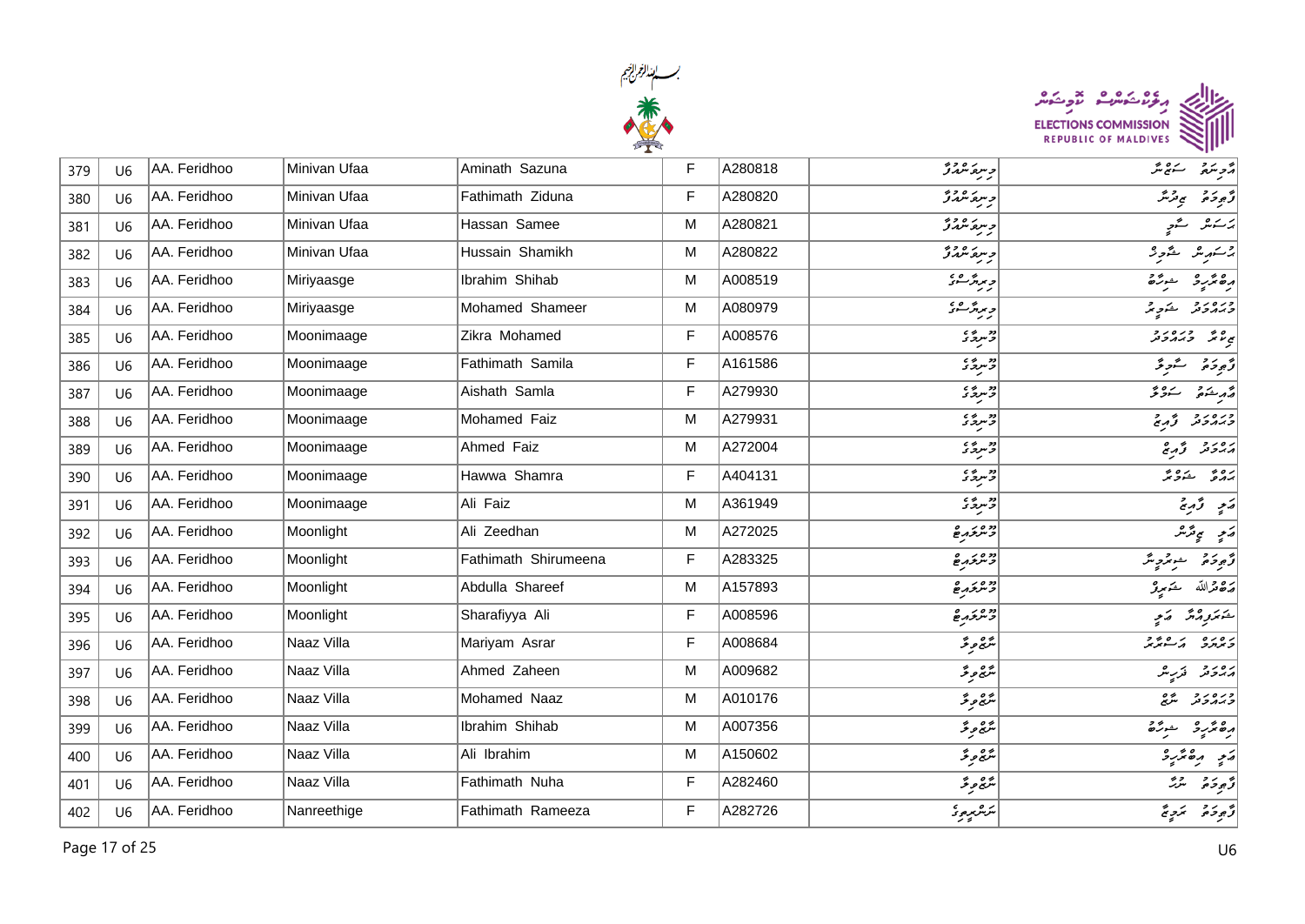



| 403 | U <sub>6</sub> | AA. Feridhoo | Nanreethige      | Mohamed Rameez              | м | A008565 | ىئەتىرىدى<br>م                             | در در د پر پر د                                                                                      |
|-----|----------------|--------------|------------------|-----------------------------|---|---------|--------------------------------------------|------------------------------------------------------------------------------------------------------|
| 404 | U <sub>6</sub> | AA. Feridhoo | Nanreethige      | Ali Rayyan                  | M | A408001 | پر ه<br>سرمگر پر مو                        | أە ئەرەبىر                                                                                           |
| 405 | U <sub>6</sub> | AA. Feridhoo | Nanreethige      | Ahmed Rishwan               | M | A408002 | ىئەتىرىدى<br>م                             | دەرو برېشوگىر                                                                                        |
| 406 | U <sub>6</sub> | AA. Feridhoo | <b>Nares</b>     | Shaheeda Saeed              | F | A008674 | ىترىر ھ                                    | شَرِيرٌ سَهِيرٌ                                                                                      |
| 407 | U <sub>6</sub> | AA. Feridhoo | Nasheedhee Hiyaa | Ahmed Sameer                | м | A009753 | ىكرىشەتىرىرەگە<br>ئەسىمەسىر                | أرور والمستوير                                                                                       |
| 408 | U <sub>6</sub> | AA. Feridhoo | Nasheedhee Hiyaa | Zaeema Nasheed Aboobakuru   | F | A009758 | ىترىشەتىرىرەتمە<br>ئەسىمەت                 | <i>אַ בְּ</i> ב תוֹיבְנַת תוספיות                                                                    |
| 409 | U <sub>6</sub> | AA. Feridhoo | Nasheedhee Hiyaa | Ali Nasheed                 | M | A009759 | ىكرىشوتىرىرىگە<br>ئەسىرىيە بەر             | أركمني الكريشوقر                                                                                     |
| 410 | U <sub>6</sub> | AA. Feridhoo | Nasheedhee Hiyaa | Saudulla Nasheed Aboobakuru | м | A132819 | سکرے ور ریگر<br>پیمونی کر                  | محمد الله سَ بشونه محدد د د<br>  مسور تعر الله سَ بشونه محدد معر                                     |
| 411 | U <sub>6</sub> | AA. Feridhoo | Nasheedhee Hiyaa | Shihama Nasheed Aboobakuru  | F | A282991 | سکرے ور ریگر<br>پر پر سر                   | شر محمد المسلم المتحدة و و در و و المسلم المسلم المسلم المسلم المسلم المسلم المسلم المسلم المسلم الم |
| 412 | U <sub>6</sub> | AA. Feridhoo | Nasheedhee Hiyaa | Za'aama Nasheed Aboobakuru  | F | A282993 | ىكرىشەتىرىرەگە<br>ئەسىمەسىر                | י מי הלייני המיני                                                                                    |
| 413 | U <sub>6</sub> | AA. Feridhoo | Nayachandh       | Ahmed Sajid                 | M | A279831 | ىر پەرتى بىر بىر<br>سىرتىر <i>گى</i> ر بىر | رەر ئەيرتى                                                                                           |
| 414 | U <sub>6</sub> | AA. Feridhoo | Nayachandh       | Afzal Naseeth               | м | A279833 | ىر پەرتى بىر بىر<br>سىرتىر <i>گى</i> ر بىر | أروث والتمريح الترسيع                                                                                |
| 415 | U <sub>6</sub> | AA. Feridhoo | Nayachandh       | Ali Shiham                  | м | A279835 | ىر پەرتە 20<br>سىرتىر كۆسىرلىر             | أركمني المسترجمة                                                                                     |
| 416 | U <sub>6</sub> | AA. Feridhoo | Nayachandh       | Shaukath Ali                | м | A008447 | ىر بەردە جە<br>سىرتىر كەشىرلىر             | شەمرىق مەي                                                                                           |
| 417 | U <sub>6</sub> | AA. Feridhoo | Nayachandh       | Hussain Siruhaan            | М | A388644 | ىر بەردە جە<br>سىرتىر كەشىرلىر             | سوبرژیژ<br>لجي ڪهرينگر                                                                               |
| 418 | U <sub>6</sub> | AA. Feridhoo | New Rose         | Mohamed Aboobakuru          | м | A008734 | سروره                                      | 77/27/<br>  <i>د بر ه ب</i> ر و<br>  <del>ز</del> بر بر <del>د</del> ر                               |
| 419 | U <sub>6</sub> | AA. Feridhoo | New Rose         | Ahmed Ahid                  | M | A008735 | سروره                                      | أرەر ئەرقر                                                                                           |
| 420 | U <sub>6</sub> | AA. Feridhoo | New Rose         | Aminath Faruzaana           | F | A008736 | سروره<br>سروندی                            | ۇ ئەيچ يىگە<br>أثرحه يترقه                                                                           |
| 421 | U <sub>6</sub> | AA. Feridhoo | New Rose         | Ali Arif                    | M | A147648 | سروجو                                      | رَمِي رَمَّسِرُ                                                                                      |
| 422 | U <sub>6</sub> | AA. Feridhoo | New Rose         | Abdulla Asim                | м | A283329 | سرومي                                      | <mark>بر25</mark> الله<br>رژیبەۋ                                                                     |
| 423 | U <sub>6</sub> | AA. Feridhoo | New Zindhagee    | Ahmed Razny                 | M | A008581 | سروحي شرقدي                                | كرەر ئەسكە ئىسكى ئىس                                                                                 |
| 424 | U <sub>6</sub> | AA. Feridhoo | New Zindhagee    | Ali Nashiu                  | м | A077076 | سرد حمير شروري                             | رَمِ سَنَ وَيَ                                                                                       |
| 425 | U <sub>6</sub> | AA. Feridhoo | New Zindhagee    | Ibrahim Nasiu               | м | A062309 | سرد حمير شرور په په                        | رە ئ <sup>ۆ</sup> رۈ<br>يترسسه                                                                       |
| 426 | U <sub>6</sub> | AA. Feridhoo | Niru             | Ahmed Shareef               | М | A008650 | سریر                                       | أرەر بە ئەبرۇ                                                                                        |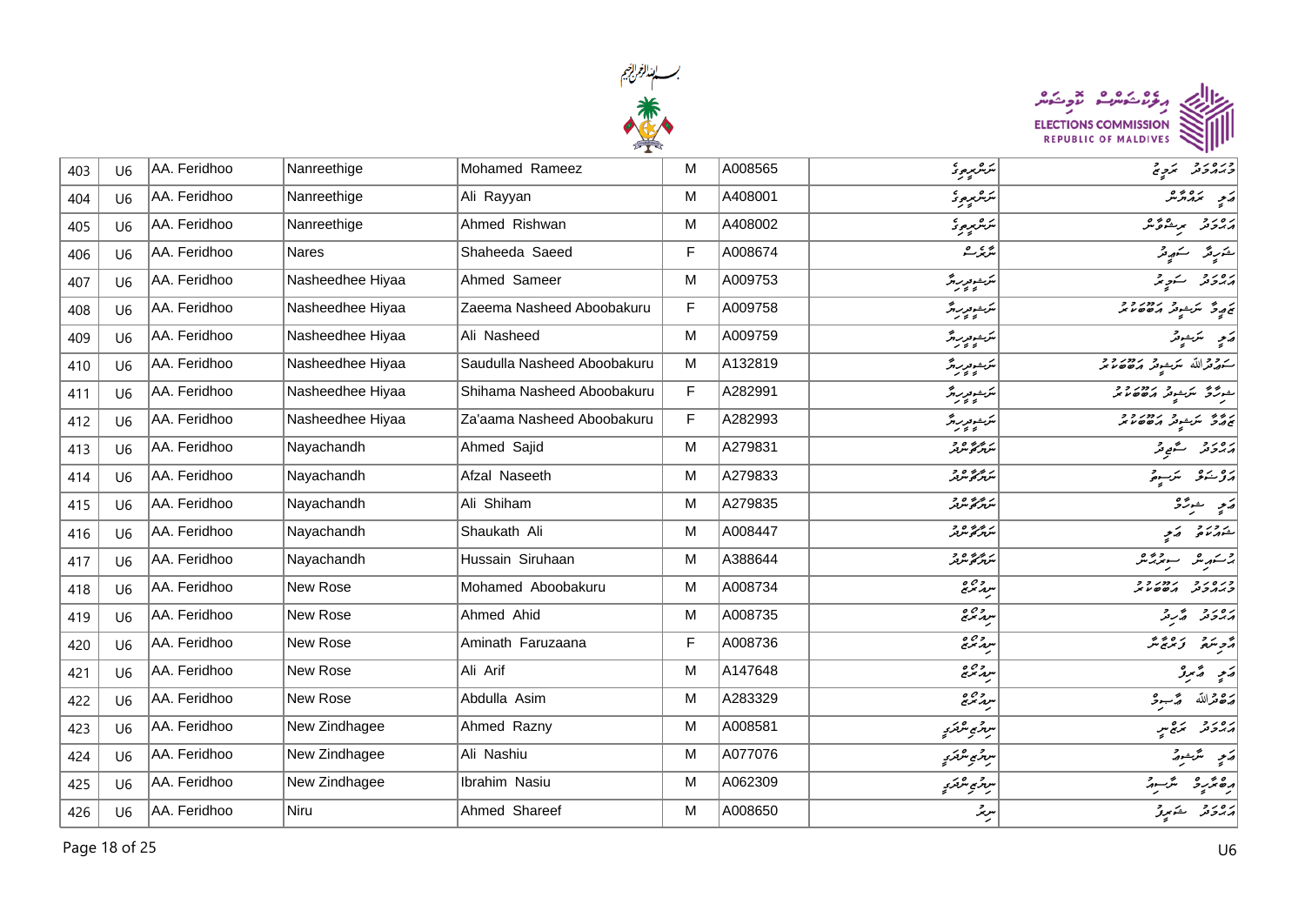



| U <sub>6</sub> | AA. Feridhoo | <b>Niru</b> | Fathimath Shafia      | F | A280199 | سریڅه                  | ۇي <sub>و</sub> دۇ ش <sub>ۇر</sub> ۇ          |
|----------------|--------------|-------------|-----------------------|---|---------|------------------------|-----------------------------------------------|
| U <sub>6</sub> | AA. Feridhoo | <b>Niru</b> | Aishath Mizna         | F | A280230 | سریر                   | ومريضي وجانتر                                 |
| U <sub>6</sub> | AA. Feridhoo | <b>Niru</b> | Mohamed Shaif         | М | A272010 | سرچر                   | ورەرو شەرۋ                                    |
| U <sub>6</sub> | AA. Feridhoo | <b>Niru</b> | Hussain Shaif         | М | A388729 | سریر                   | برستهر شهرو                                   |
| U <sub>6</sub> | AA. Feridhoo | Noohiri     | Hussain Shathir Adnan | М | A279379 | دد<br>متزبر سر         | برستنز مراجي بالمحمد وكالمرتكس                |
| U <sub>6</sub> | AA. Feridhoo | Noohiri     | Adnan Idrees          | М | A008585 | چوبر بیر<br>سربر       | پرورشر پروژمریے                               |
| U <sub>6</sub> | AA. Feridhoo | Noohiri     | Khadeeja Abdul Samad  | F | A009311 | متزبر بير<br>سربر      | زىر ئەھەر بەر                                 |
| U <sub>6</sub> | AA. Feridhoo | Noolight    | Ummu Hanee            | F | A008651 | يربزمرغ                | - ده د ژمېر<br>ا                              |
| U <sub>6</sub> | AA. Feridhoo | Noolight    | Minna Waleed          | F | A279938 | پرېزم ه                | ديرينز أوالمحيض                               |
| U <sub>6</sub> | AA. Feridhoo | Nooraaneege | Ali Irushad           | М | A279098 | تر پژمېږي<br>سر پژمېږي | أرزمج ويرتثقند                                |
| U <sub>6</sub> | AA. Feridhoo | Nooraaneege | Ahmed Irushaad        | М | A279096 | مر پڑ سر پر            | أرور وبرشور                                   |
| U <sub>6</sub> | AA. Feridhoo | Nooraaneege | Shareefa Adam         | F | A008526 | دو پر<br>مربر سرپر     | شەرۇ ھەرە                                     |
| U <sub>6</sub> | AA. Feridhoo | Nooraaneege | Aishath Nazeefa       | F | A082451 | تر پژمېږي<br>سر پژمېږي | مەرخىق سەرتى                                  |
| U <sub>6</sub> | AA. Feridhoo | Nooraaneege | Hassan Irushad        | M | A161594 | تر پژمېږي              | پرستمبر مرسم مقرمتر                           |
| U <sub>6</sub> | AA. Feridhoo | Nooraaneege | Hussain Irushad       | М | A161570 | تر پژمېږي<br>سر پژمېږي | برسكريش ويرحدهم                               |
| U <sub>6</sub> | AA. Feridhoo | Nooraaneege | Mohamed Irushad       | М | A161572 | تر پژمېږي              | ورەر د د مخت<br>دىرمەدىر بەيمىشگ              |
| U <sub>6</sub> | AA. Feridhoo | Nooreege    | Fathimath Mohamed     | F | A140715 | دو<br>مترسر پر         | أو د د دره د و                                |
| U <sub>6</sub> | AA. Feridhoo | Nooreege    | Wafiyya Zahid         | F | A105510 | دو<br>مترسر پر         | تزوره محمر                                    |
| U <sub>6</sub> | AA. Feridhoo | Nooreege    | Hussain Haneef        | М | A009705 | دو<br>مترسر پر         | چە سەر سىر كەسىر ئە                           |
| U <sub>6</sub> | AA. Feridhoo | Nooreege    | Mohamed Haneef        | М | A009622 | دو<br>مترسمي پر        | ورەرو بەيدۇ                                   |
| U <sub>6</sub> | AA. Feridhoo | Nooreege    | Ahmed Shinan          | М | A280184 | دو<br>مترسوری          | رەرد جېشرىر                                   |
| U <sub>6</sub> | AA. Feridhoo | Nooreege    | Ahmed Hazim           | M | A383328 | دو<br>مترسر پر         | أرور والمجموع                                 |
| U <sub>6</sub> | AA. Feridhoo | Noovil      | Shamsunnahaaru Ahmed  | F | A009922 | يتر <sub>عر</sub> قر   | ره وه رو د ره رو<br>خوش سهر سربر بر ابر بروتر |
| U <sub>6</sub> | AA. Feridhoo | Noovilaage  | Noorannaharu Mohamed  | F | A008769 | يتر <sub>حو</sub> عرى  | מנים נישים - כניסונים                         |
|                |              |             |                       |   |         |                        |                                               |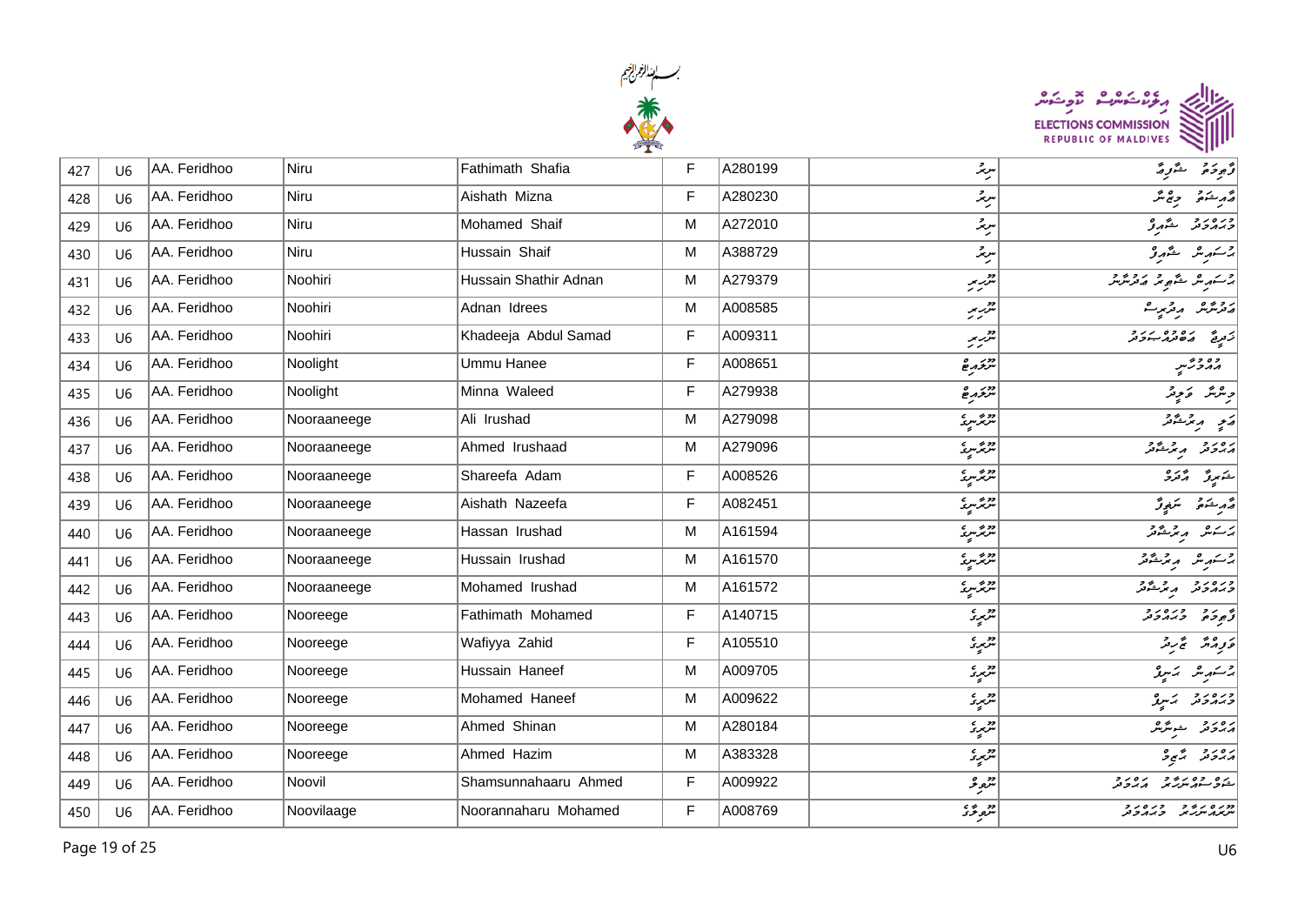



| 451 | U <sub>6</sub> | AA. Feridhoo | Noovilaage  | Aishath Suziyya | F | A279939 | دد په په<br>سرع څه                             | أقرم يشكاهي المستمير ورقر                |
|-----|----------------|--------------|-------------|-----------------|---|---------|------------------------------------------------|------------------------------------------|
| 452 | U <sub>6</sub> | AA. Feridhoo | Noovilaage  | Ahmed Suzeel    | M | A279940 | دو په په<br>سرچ څرنه                           | پرەرد ھەر                                |
| 453 | U <sub>6</sub> | AA. Feridhoo | Noovilaage  | Mohamed Neezaad | м | A402539 | پژ <sub>ھر مح</sub> ری                         | و ر ه ر د<br>تر پر ژنر<br>سرچ و          |
| 454 | U <sub>6</sub> | AA. Feridhoo | Ocean Villa | Mariyam Shifana | F | A281723 | م<br>اړسهٔ مر <sub>عو</sub> محه                | ىز جر پر د<br>ىش <sub>ت</sub> وگرىگر     |
| 455 | U <sub>6</sub> | AA. Feridhoo | Ocean Villa | Majidha Gasim   | F | A281724 | میں شر <sub>ا</sub> ع قر                       | دَّىمٍ دَّر - دِّر د                     |
| 456 | U <sub>6</sub> | AA. Feridhoo | Ocean Villa | Ahmed Nazim     | м | A008759 | ە ئەيئىسى ئىسىمب <sup>ى</sup> ر                | ترژد تر<br>سَّرْمُ ح                     |
| 457 | U <sub>6</sub> | AA. Feridhoo | Ocean Villa | Aminath Azleema | F | A008760 |                                                | أمجر يترة مستحيرة                        |
| 458 | U <sub>6</sub> | AA. Feridhoo | Ocean Villa | Mohamed Nazim   | M | A009307 | م<br>مشاهیم محمد محمد محمد                     | و ر ه ر و<br>تر پر ژ تر<br>سگفجر مح      |
| 459 | U <sub>6</sub> | AA. Feridhoo | Ocean Villa | Hareesa Qasim   | F | A008720 | ە ئەيەتىرى <i>م</i> ۇ ئى                       | ى <sub>كىم</sub> ىگە قۇسۇم               |
| 460 | U <sub>6</sub> | AA. Feridhoo | Ocean Villa | Sharmeela Gasim | F | A008721 | میں شر <sub>ا</sub> ع قر                       | لمتعرفي والمحاسرة                        |
| 461 | U <sub>6</sub> | AA. Feridhoo | Ocean Villa | Gasim Ibrahim   | M | A008722 | ارىمى ئىسى ئىرىگە<br>مەسىسى ئىسى               | تخسره رەممىيە                            |
| 462 | U <sub>6</sub> | AA. Feridhoo | Ocean Villa | Thahira Ali     | F | A008717 | ئەينە ئى <sup>ق</sup> رى <i>م</i> ى ئى         | ېږمنه ړې                                 |
| 463 | U <sub>6</sub> | AA. Feridhoo | Ocean Villa | Mariyam Nishana | F | A161577 | مجمعہ شمعہ پیمر<br>  <br>مراجعہ مقبل مقبل مقبل | ر ه بر ه<br><del>د</del> بربرگ<br>سرڪيٽر |
| 464 | U <sub>6</sub> | AA. Feridhoo | Ocean Villa | Aishath Shafana | F | A153287 | میں شر <sub>ا</sub> ع قر                       | لأبر ڪئو ڪوڙنگر                          |
| 465 | U <sub>6</sub> | AA. Feridhoo | Ocean Villa | Ahmed Nafiz     | M | A405318 | رم شەمى <i>گە</i> ئە                           | أتراد والمتحفي                           |
| 466 | U <sub>6</sub> | AA. Feridhoo | Orchidmaage | Azeema Haleem   | F | A141906 | ه موء دي<br>مربع څنو                           | ړې په پرېږ                               |
| 467 | U <sub>6</sub> | AA. Feridhoo | Orchidmaage | Safoora Haleem  | F | A008687 | ه موء دي<br>مربع څرن                           | پەرىژ ئېر ئەر يە                         |
| 468 | U <sub>6</sub> | AA. Feridhoo | Orchidmaage | Safeena Haleem  | F | A008688 | ه موء دي<br>مربع څنو                           | بذريد الايرو                             |
| 469 | U <sub>6</sub> | AA. Feridhoo | Orchidmaage | Shaheena Haleem | F | A008689 | ه موء دي<br>مربع څرن                           | ڪرپٽر کوچو                               |
| 470 | U <sub>6</sub> | AA. Feridhoo | Orchidmaage | Azeena Haleem   | F | A008690 | ه<br>د سره څه                                  | ړې پر ټوپو                               |
| 471 | U <sub>6</sub> | AA. Feridhoo | Orchidmaage | Mohamed Haleem  | M | A008691 | ه<br>د سره څه                                  | دره رو در پرو                            |
| 472 | U <sub>6</sub> | AA. Feridhoo | Orchidmaage | Ibrahim Khaleel | M | A281678 | ه<br>د سره څه                                  | رەپرىي زىيد                              |
| 473 | U <sub>6</sub> | AA. Feridhoo | Orchidmaage | Fathmath Siyana | F | A262189 | ه وه وه<br>مربع څ                              | سىدە ئىگە<br>و په پر د<br>ترجو څخه       |
| 474 | U <sub>6</sub> | AA. Feridhoo | Orchidmaage | Ahmed Haisam    | M | A410354 | ه<br>د سره څه                                  | برەرد بەرىدۇ                             |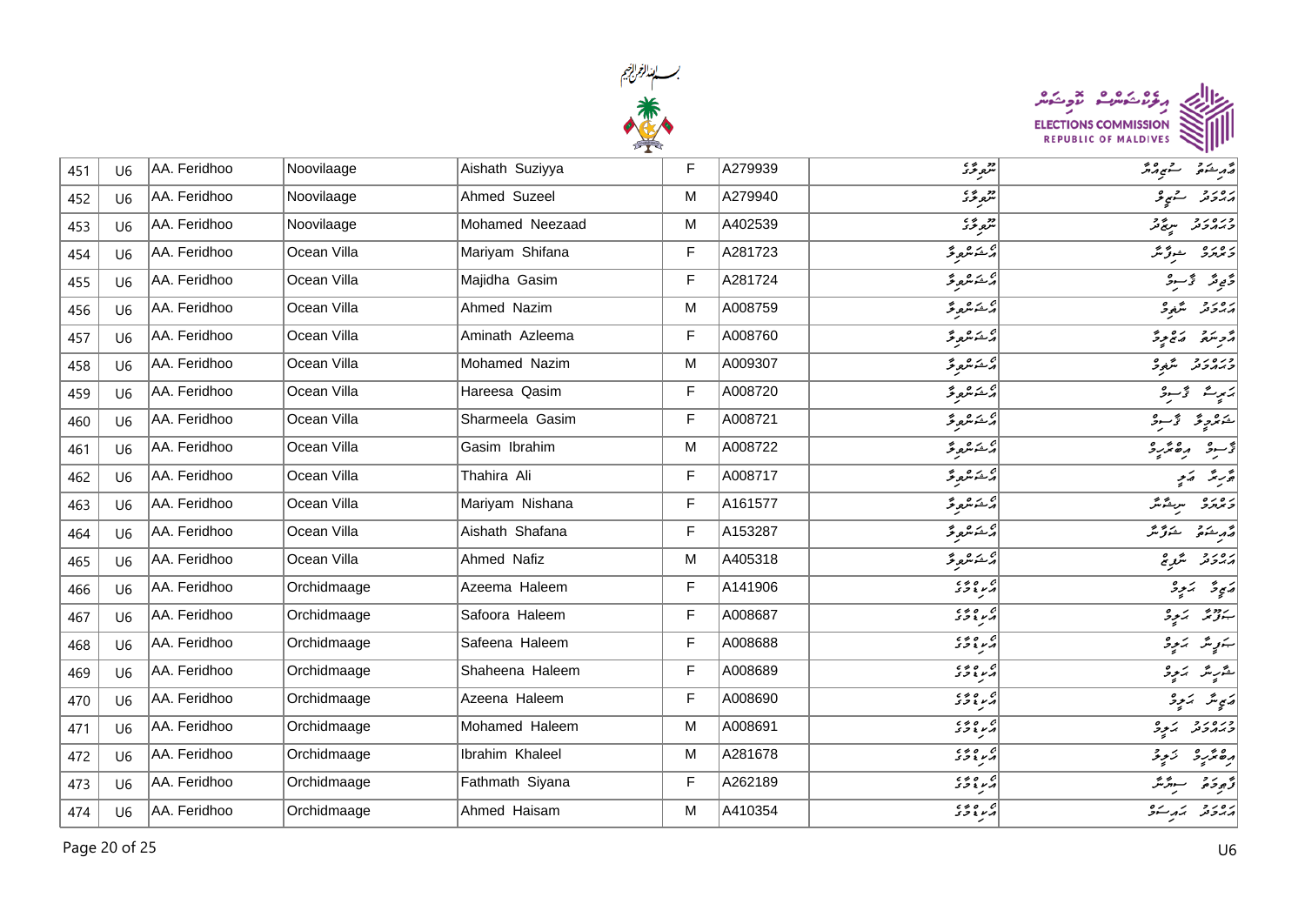



| U <sub>6</sub> | AA. Feridhoo | Orchidmaage        | Aminath Lamha Haleem          | F  | A389741 | 0.<br> دسمونه څونه                       | أأوبته ووالا بربول                    |
|----------------|--------------|--------------------|-------------------------------|----|---------|------------------------------------------|---------------------------------------|
| U <sub>6</sub> | AA. Feridhoo | Orchidmaage        | Mohamed Jausam                | М  | A372233 | ه و و و ،<br>مربع څنې                    | ورەر د درە                            |
| U <sub>6</sub> | AA. Feridhoo | Orchidmaage        | Aishath Shaaniya              | F  | A353094 | ەر مەم<br>كەبىر ئەخرى                    | مەرىشكى ئىشىر                         |
| U <sub>6</sub> | AA. Feridhoo | Penzymaage         | Yumna Hassan                  | F. | A279451 | ئۇيرىم ئەڭ ئ                             | أرونتر الرسكاند                       |
| U <sub>6</sub> | AA. Feridhoo | Penzymaage         | Hassan Zareer                 | М  | A008559 | ئۇيرىم ئەڭ ئە                            | ىرىكەش ئۇيرىر                         |
| U <sub>6</sub> | AA. Feridhoo | Penzymaage         | Mohamed Niushaad              | М  | A157499 | ئۇيرىم ئەڭ ئ                             | כנים ניפ<br>כמונכני ייטל בניפ         |
| U <sub>6</sub> | AA. Feridhoo | <b>Pink Flower</b> | Aishath Suzaina Moosa         | F. | A153292 | و ۵ <i>۰۵ و پ</i> ې<br>بر سربرنو څرمه پر | ۇرىشقى سىھرىر ۋى                      |
| U <sub>6</sub> | AA. Feridhoo | <b>Pink Flower</b> | Razeena Abdul Razzaaq         | F. | A008745 | بو يېزىقۇ ئۆزىمە                         |                                       |
| U <sub>6</sub> | AA. Feridhoo | <b>Pink Flower</b> | Seema Mohamed                 | F. | A008770 | بو يىرىمۇ ئۆتۈ ئىر                       | په دره دره<br>  په درماه              |
| U <sub>6</sub> | AA. Feridhoo | <b>Pink Flower</b> | Fathimath Zeeniya Reschreiter | F. | A272020 | بر يىرىن تۈگۈ ئىر                        | قهودة بإسرة لمشواه والمستقصر          |
| U <sub>6</sub> | AA. Feridhoo | Raasthaa           | Ali Waheed                    | М  | A054490 | پۇ رەپ<br>ئىرىسى <i>م</i> ۇ              | ړکو کړې                               |
| U <sub>6</sub> | AA. Feridhoo | Rankokaage         | Zubair Abdulla                | М  | A009305 | ر ٥ پر <i>٥ ٤</i><br>برس <i>ما د</i>     | يح صَمْرِ يَحْرُ اللَّهُ ۖ            |
| U <sub>6</sub> | AA. Feridhoo | Rankokaage         | Fizan Abdulla                 | М  | A008740 | ر ٥ پر <i>٥ ٤</i><br>برس <i>ما د</i>     | ويجمد كده قرالله                      |
| U <sub>6</sub> | AA. Feridhoo | Rankokaage         | Amir Abdulla                  | М  | A008616 | ر ٥ پر <i>٥ ٤</i><br>برس <i>در د</i>     | قرحريحه وكافقالله                     |
| U <sub>6</sub> | AA. Feridhoo | Rankokaage         | Aminath Hussain               | F  | A008543 | ر ۵ پر ۵ پر<br>برس را ر                  | ۇچرىئى ئەسكىرىش                       |
| U <sub>6</sub> | AA. Feridhoo | Rankokaage         | Sharuhabeel Abdulla           | М  | A011144 | ر ۵ پر دی<br>بر سرد در د                 | خە <i>نزىكى مۇھ</i> تراللە            |
| U <sub>6</sub> | AA. Feridhoo | Rankokaage         | Mariyam Naazneen              | F. | A279531 | ر ه پر د پر<br>بر سربر ر <sub>ک</sub>    | دەرە شىرسى                            |
| U <sub>6</sub> | AA. Feridhoo | Rankokaage         | Ahmed Aban Zubair             | M  | A404284 | ر ٥ پر <i>٥ ٤</i><br>برس <i>ما د</i>     | י סיד ני פי כל בי                     |
| U <sub>6</sub> | AA. Feridhoo | Real               | Ratheeba Abdul Razzaq         | F. | A052104 | بربر و                                   | ر و ده ده ده وي.<br>مرمون من ترم مرمر |
| U <sub>6</sub> | AA. Feridhoo | Reehussabaa        | Hussain Nishan                | М  | A151921 | بررم برهٔ                                | برحتىرىكى سيقتل                       |
| U <sub>6</sub> | AA. Feridhoo | Reehussabaa        | Abdulla Nishan                | М  | A281039 | برره شهرهٔ                               | وكحقرالله<br>سرىشەشر                  |
| U <sub>6</sub> | AA. Feridhoo | Reehussabaa        | Ali Nishan                    | М  | A281043 | ىر زەم بەھ                               | رَمِي سِيشَمَّر                       |
| U <sub>6</sub> | AA. Feridhoo | Reehussabaa        | <b>FATHIMATH NISHANA</b>      | F  | A338605 |                                          | قرموخاته المستشر                      |
| U <sub>6</sub> | AA. Feridhoo | <b>Reel Manzil</b> | Ahmed Shafiu                  | М  | A008708 | ىر دىگە دى                               | برەر د شۇر چ                          |
|                |              |                    |                               |    |         |                                          | ابرده بنه                             |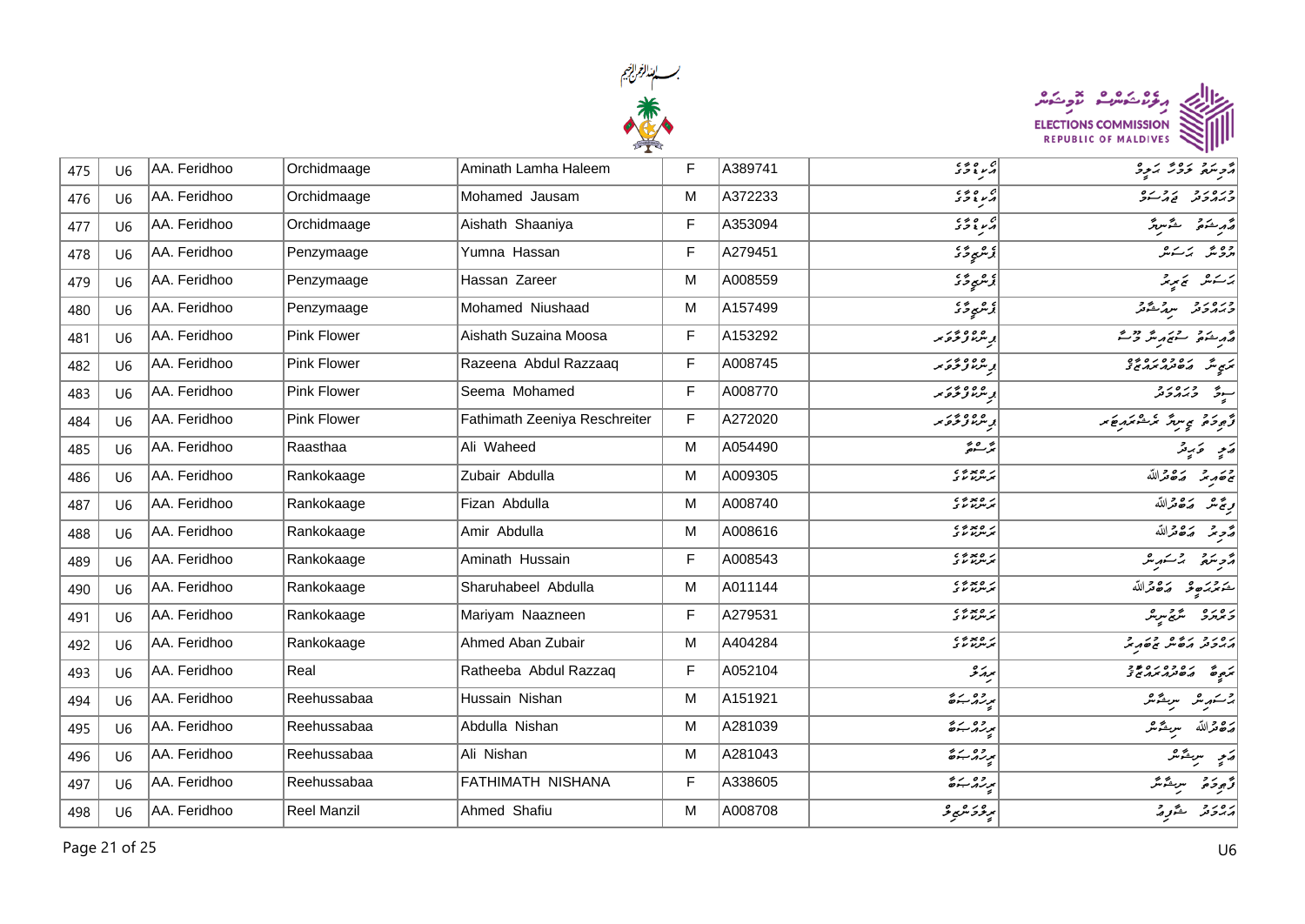



| 499 | U <sub>6</sub> | AA. Feridhoo        | <b>Reel Manzil</b> | Mohamed Shafiu                 | М  | A008709 | ىر دىگە دى                               | ورەر د شگېر چ                                  |
|-----|----------------|---------------------|--------------------|--------------------------------|----|---------|------------------------------------------|------------------------------------------------|
| 500 | U <sub>6</sub> | AA. Feridhoo        | Reena Manzil       | Aboobakuru Abdul Kareem        | М  | A008744 | ىرىئە ئەھمىي قە                          | גמג כפי גם כסגם                                |
| 501 | U <sub>6</sub> | AA. Feridhoo        | Reena Manzil       | Aishath Reena                  | F. | A008672 | <sub>ا</sub> بېرىئەنجە ئىرىگىر           | أقمر شدة وسيتر                                 |
| 502 | U <sub>6</sub> | AA. Feridhoo        | Reena Manzil       | Mohamed Nilam                  | М  | A008572 | ىرىد ئەر ئىر ئى                          | و ره ر د<br><i>د ب</i> رگرفر<br>سربۇر          |
| 503 | U <sub>6</sub> | AA. Feridhoo        | Reena Manzil       | Ali Nilaam                     | М  | A161580 | ىر ئەڭرىكى بۇ                            | رَ پِهِ سِرِدَّدُ                              |
| 504 | U <sub>6</sub> | AA. Feridhoo        | Reena Manzil       | Ahmed Nilam                    | М  | A141903 | ىرىدى ئىر ئو ئى                          | سربۇر<br>بر 2 د حر<br>مربر <del>5</del> مر     |
| 505 | U <sub>6</sub> | AA. Feridhoo        | Reena Manzil       | Abdulla Nilaam                 | м  | A279855 | ىر ئەڭ ئىرى بى                           | صقعرالله<br>سربۇر                              |
| 506 | U <sub>6</sub> | AA. Feridhoo        | Reena Manzil       | Hussain Rifau                  | М  | A400910 | ىر ئەڭ ئىرى بى                           | برسكر شرور المرور                              |
| 507 | U <sub>6</sub> | AA. Feridhoo        | Reyshamge          | Mohamed Shinan                 | М  | A280627 | ى شەھ ئ                                  | ورەرو ھېرگر                                    |
| 508 | U <sub>6</sub> | AA. Feridhoo        | Reyshamge          | Ali Muruthala                  | М  | A085190 | ى دىرە ،<br>ئىرىشىۋى                     | أرتمج المحرمة وكرائية                          |
| 509 | U <sub>6</sub> | AA. Feridhoo        | Reyshamge          | Sofiyya Ali                    | F. | A008656 | ى يەرە ئ                                 | ښو د په په                                     |
| 510 | U <sub>6</sub> | AA. Feridhoo        | Reyshamge          | Ilyas Adam                     | М  | A008657 | ى دىم ە ئ<br>مۇستىۋى                     | أرقته في المحدة                                |
| 511 | U <sub>6</sub> | AA. Feridhoo        | Reyshamge          | Aminath Salma Adam             | F  | A008658 | در دره د<br>مرشو <del>ر</del> د          | أأديره سودة أدره                               |
| 512 | U <sub>6</sub> | AA. Feridhoo        | Reyshamge          | Gulma Adam                     | F. | A077587 | ي پره ۽<br>مرڪور                         | وه بوره<br>تح <b>ر</b> د م <i>ر</i> در         |
| 513 | U <sub>6</sub> | AA. Feridhoo        | Reyshamge          | Aminath Afa Binthi Ilyas       | F  | A402451 | ي پره ۽<br>مرڪور                         | أزوينه أرزأ وملمج الرقائب                      |
| 514 | U <sub>6</sub> | AA. Feridhoo        | Rihiveli           | Aminath Adam                   | F. | A008774 | ىرىرۇمۇ<br>مەر                           | د پره د ډېره                                   |
| 515 | U <sub>6</sub> | AA. Feridhoo        | Rihiveli           | Mohamed Naim Ahmed<br>Musthafa | М  | A164903 | ىرىرۇمۇ<br>مەر                           | ورەر د په دەر د د در د<br>دېرمرد شمېر مهرد د ب |
| 516 | U <sub>6</sub> | AA. Feridhoo        | Roashaneege        | Mariyam Niyaza                 | F. | A161588 | تريئة سريحه                              | ر ہ ر ہ<br>تر بربر ژ<br>سرترنج                 |
| 517 | U <sub>6</sub> | <b>AA. Feridhoo</b> | Aaveli             | Khalid Ali                     | М  | A008737 | ارحجحر                                   | رٌجونژ کړم په                                  |
| 518 | U <sub>6</sub> | AA. Feridhoo        | Aaveli             | Ahmed Shiyam                   | М  | A103614 | رچم محر                                  | برەرد ئىبرگر                                   |
| 519 | U <sub>6</sub> | AA. Feridhoo        | Aazaadhuge         | Ghanim Hassan                  | М  | A272006 | پر بیچ <del>ت</del> ر ی<br>در سیم تعر پی | ۇ بىر ئەسكەش                                   |
| 520 | U <sub>6</sub> | AA. Feridhoo        | Alivaage           | Abdulla Shathir                | M  | A138990 | پر پوځ                                   | ەھەراللە<br>مشكوبر                             |
| 521 | U <sub>6</sub> | AA. Feridhoo        | Alivaage           | Ali Shaathir                   | M  | A008554 | پر یوری                                  | پر په شمېر پر                                  |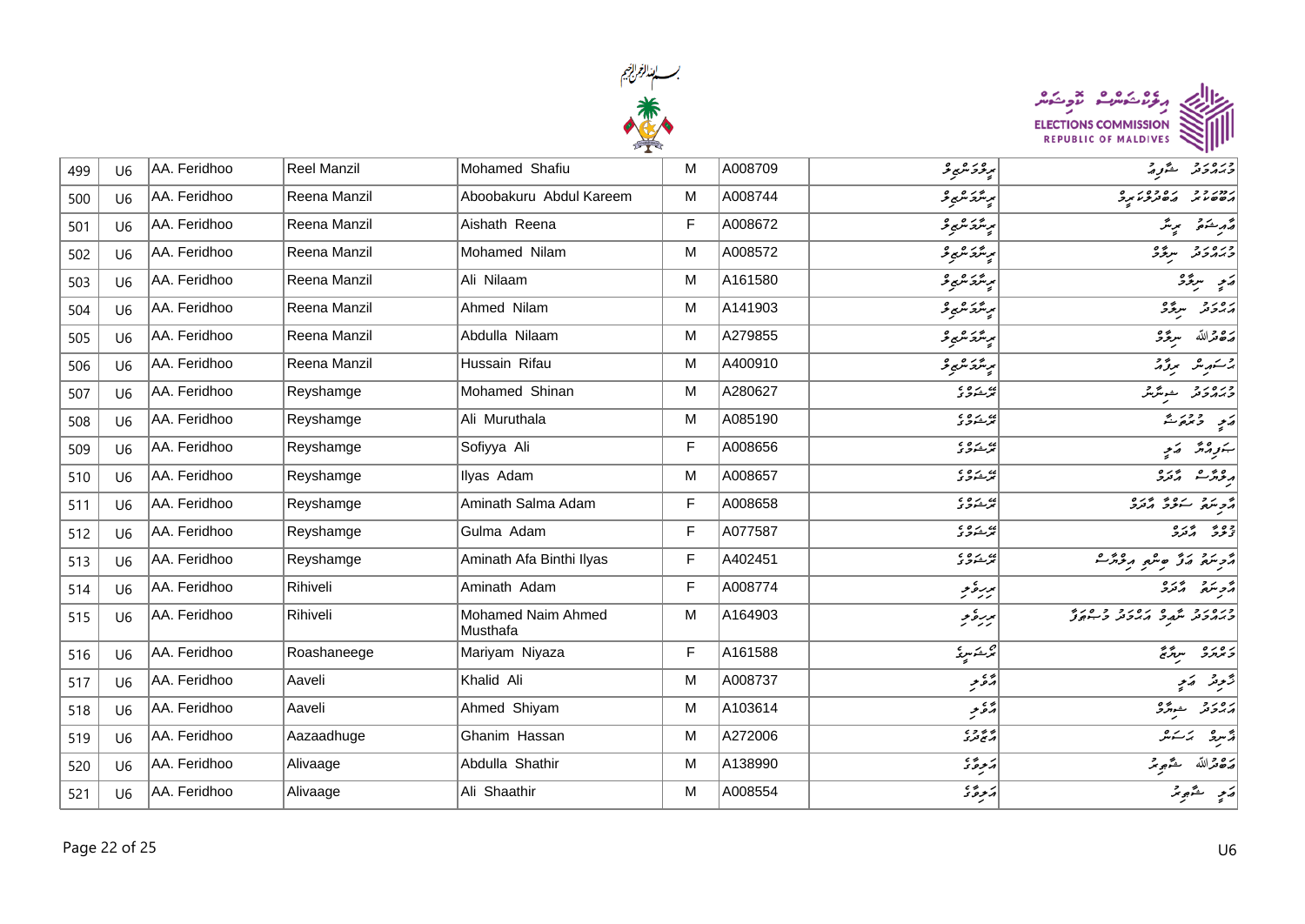



| 522 | U <sub>6</sub> | AA. Feridhoo | Alivaage  | Ahmed Shathir            | M | A008560 | أتزعره                                 | أرور والمحمومة                       |
|-----|----------------|--------------|-----------|--------------------------|---|---------|----------------------------------------|--------------------------------------|
| 523 | U <sub>6</sub> | AA. Feridhoo | Alivaage  | Maeesha Idrees           | F | A008561 | پر پر پر                               | خويش رقربرت                          |
| 524 | U <sub>6</sub> | AA. Feridhoo | Alivaage  | Mohamed Shaathir Adhnaan | м | A012810 | أتروعه                                 | ورەرو ھە ئەرەپەر                     |
| 525 | U <sub>6</sub> | AA. Feridhoo | Asaa      | Saana Ahmed              | F | A141867 | رئە                                    | سەمىر ئەرەبەر                        |
| 526 | U <sub>6</sub> | AA. Feridhoo | Asaa      | Ali Abdulla              | М | A084982 | رئە                                    | أصَعِ صَصْرَاللّه                    |
| 527 | U <sub>6</sub> | AA. Feridhoo | Asareege  | Zainab Ibrahim           | F | A008542 | ە ئەسكە ئىرى                           | تمريحة مقترع                         |
| 528 | U <sub>6</sub> | AA. Feridhoo | Asareege  | Anwary Abdul Razzaq      | F | A008614 | ېر کے پی <sub>و</sub> ی<br>م           | ג פג גם כפגם בם.<br>הייעל מסמג מאיצי |
| 529 | U <sub>6</sub> | AA. Feridhoo | Asareege  | Rany Abdul Razzaq        | F | A052103 | لەسىئەيدى                              | كرس مەمەم مەم<br>ئىس مەھەر مەمى      |
| 530 | U <sub>6</sub> | AA. Feridhoo | Asia      | Suveydha Mohamed         | F | A008603 | ي<br>مر شەدىر                          | جوړه د دره د د                       |
| 531 | U <sub>6</sub> | AA. Feridhoo | Asia      | Abdulla Rashad           | М | A008625 | اند مشودگر<br>م                        | رەقراللە ئىشەر                       |
| 532 | U <sub>6</sub> | AA. Feridhoo | Asia      | Aishath Riza             | F | A008683 | اند منسود پیشر<br>ا                    | قەرشىق برىگە                         |
| 533 | U <sub>6</sub> | AA. Feridhoo | Asia      | Ahmed Musthafa           | М | A009304 | برمشددگر                               | رەرد دەرد                            |
| 534 | U <sub>6</sub> | AA. Feridhoo | Asia      | Ahmed Nasif              | М | A280231 | اند مشودگر<br>م                        | پره پر پر پرو                        |
| 535 | U <sub>6</sub> | AA. Feridhoo | Asia      | Aminath Nashatha         | F | A280228 | پژے وگر                                | أأزويتهم التركيفي                    |
| 536 | U <sub>6</sub> | AA. Feridhoo | Asrafeege | Fathmath Asima           | F | A280713 | ئەسشە ئىرىپ ئە                         | رًمودَة المُسِرَّ                    |
| 537 | U <sub>6</sub> | AA. Feridhoo | Asrafeege | Mohamed Shakir Ahmed     | M | A009312 | تر شه ترو پچ                           | ورەرو ئەرىر مەدو                     |
| 538 | U <sub>6</sub> | AA. Feridhoo | Asrafeege | Hawwa Salma              | F | A008765 | ئەسشە ئىرىپ ئە                         | برە ئەستەر                           |
| 539 | U <sub>6</sub> | AA. Feridhoo | Asrafeege | Aminath Mueena           | F | A008607 | تر شه ترو پچ                           | څ مړ سگر<br>ومحتر سنرو               |
| 540 | U <sub>6</sub> | AA. Feridhoo | Asrafeege | Ahmed Zuhuree            | M | A008630 | ىر س <sup>ە</sup> ئىزى <sub>رى</sub> ئ | پروبر وجر                            |
| 541 | U <sub>6</sub> | AA. Feridhoo | Asrafeege | Aishath Azra             | F | A008631 | ىر س <sup>ە</sup> ئىزى <sub>رى</sub> ئ | أقهر يشتفى الأفرنتر                  |
| 542 | U <sub>6</sub> | AA. Feridhoo | Asrafeege | Mariyam Sheeza           | F | A080597 | لەسشىمزىيە ئە                          | د عرمرو مصوبح                        |
| 543 | U <sub>6</sub> | AA. Feridhoo | Asrafeege | Waseema Mohamed          | F | A128348 | لەسشىمزىي ئە                           | وكسوش وبرورو                         |
| 544 | U <sub>6</sub> | AA. Feridhoo | Asrafeege | Khadeeja Nadeema         | F | A128352 | لەسشىمرىي ئە                           | رَمرِيَّ - سَمَرٍ وَّ                |
| 545 | U <sub>6</sub> | AA. Feridhoo | Asrafeege | Mohamed Naveen Naseer    | М | A402858 | ىر سەئىرى <sub>ر</sub> ،               | ورەرو برەپھر س سير                   |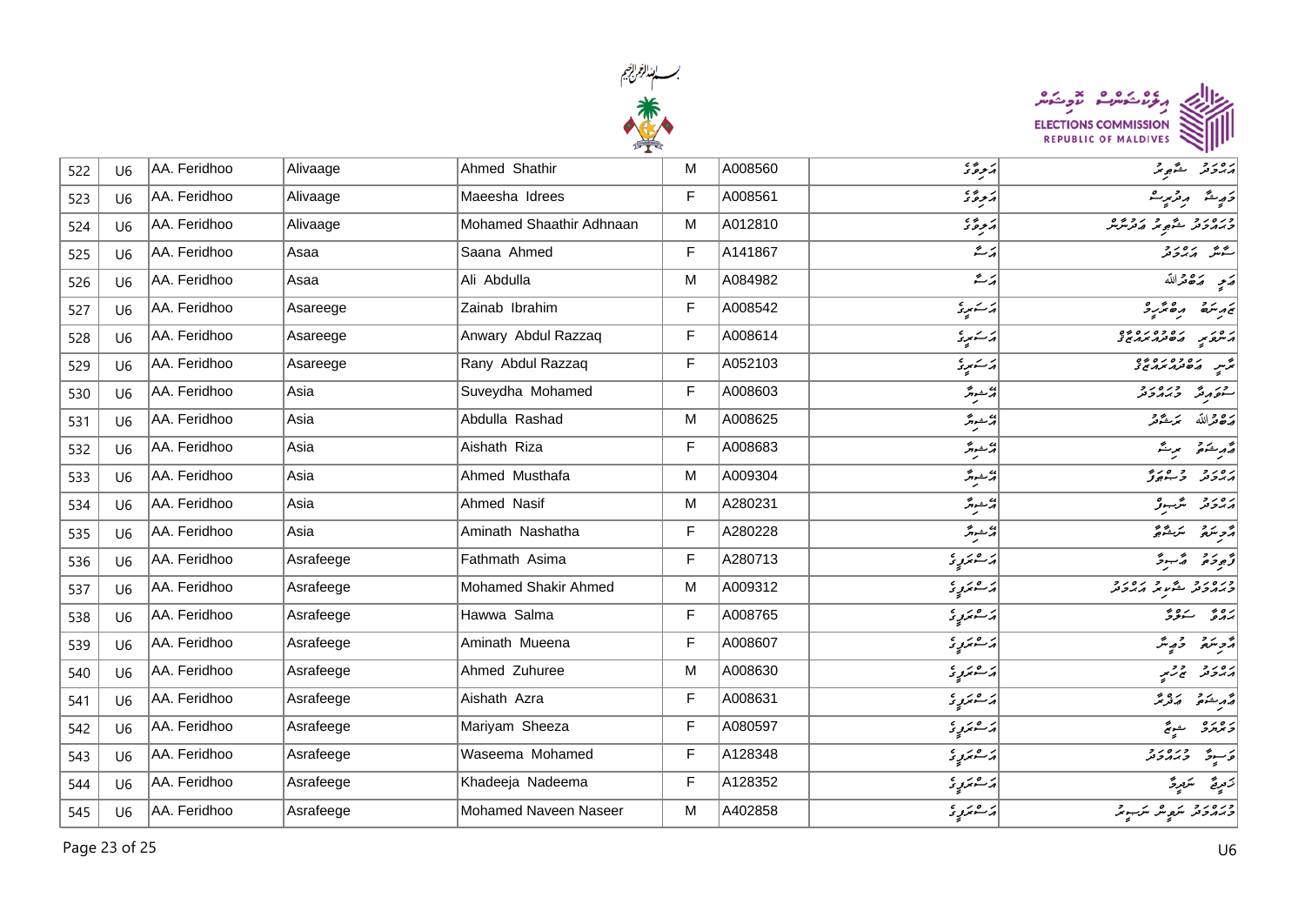



| 546 | U <sub>6</sub> | AA. Feridhoo | Asrafeege       | Ibrahim Naufal Nawaal | M | A380945 | لەسشىمرىرى                           | رە ئرېۋ سەزۇ سۇۋ                                                                                                                                                                                                                 |
|-----|----------------|--------------|-----------------|-----------------------|---|---------|--------------------------------------|----------------------------------------------------------------------------------------------------------------------------------------------------------------------------------------------------------------------------------|
| 547 | U <sub>6</sub> | AA. Feridhoo | Asseyri         | Fathimath Saaya       | F | A161276 | برە يىمبر                            | ۇي <sub>م</sub> وخى ئىگە                                                                                                                                                                                                         |
| 548 | U <sub>6</sub> | AA. Feridhoo | Asseyri         | Mohamed Rasheed       | М | A009308 | لهزه يحمسه                           | ورەرو كەشپەر                                                                                                                                                                                                                     |
| 549 | U <sub>6</sub> | AA. Feridhoo | Asseyri         | Inaayath Shaira       | F | A042708 | اړه معمر                             | ويتكفره المشويت                                                                                                                                                                                                                  |
| 550 | U <sub>6</sub> | AA. Feridhoo | Asseyri         | Aishath Shiuna        | F | A283012 | لمرهمة                               | وكرمشكم المسركر                                                                                                                                                                                                                  |
| 551 | U <sub>6</sub> | AA. Feridhoo | Asseyri         | Aminath Shamna        | F | A283014 | لهزه يحمير                           | أأدوبتكم المشكر الأرامي                                                                                                                                                                                                          |
| 552 | U <sub>6</sub> | AA. Feridhoo | Asseyri         | Ahmed Rashidh         | М | A283015 | لئەھمىسىر                            | رەر دىگەندىر                                                                                                                                                                                                                     |
| 553 | U <sub>6</sub> | AA. Feridhoo | Asseyri         | Mariyam Nizama        | F | A283017 | لهزه يحمير                           | دەرە سەڭ                                                                                                                                                                                                                         |
| 554 | U <sub>6</sub> | AA. Feridhoo | Asurumaage      | Habeeba Abdul Qadhir  | F | A279442 | بر ج و ه »<br>پرسستوری               | ر ده وه ده ده در د کلید در کلید در کلید در کلید از کلید و در کلید و در کلید و کلید و کلید در کلید در کلید و کل<br>امام کلید کلید و کلید و کلید و کلید و کلید و کلید و کلید و کلید و کلید و کلید و کلید و کلید و کلید و کلید و کل |
| 555 | U <sub>6</sub> | AA. Feridhoo | Asurumaage      | Fathimath Aneesa      | F | A279437 | بر ج و ه »<br>پرسته بود د            | وتودة أأسرت                                                                                                                                                                                                                      |
| 556 | U <sub>6</sub> | AA. Feridhoo | Asurumaage      | Umar Abdul Gadir      | М | A279438 | بر ج ج مي د<br>مرگ مرکز <sub>ک</sub> | ور و ده وه و و د                                                                                                                                                                                                                 |
| 557 | U <sub>6</sub> | AA. Feridhoo | Asurumaage      | Ahmed Siraj           | М | A279433 | بر ج ج مي د<br>مرڪبوري               | برەر ئەسىرتى                                                                                                                                                                                                                     |
| 558 | U <sub>6</sub> | AA. Feridhoo | Asurumaage      | Mohamed Munaaz        | М | A008593 | بر ج ج مي د<br>مرڪبوري               | ورەر دەر                                                                                                                                                                                                                         |
| 559 | U <sub>6</sub> | AA. Feridhoo | Asurumaage      | Nasheeda Abdul Gadir  | F | A008544 | ر رو و د ،<br>مرستوری                | <br>  سَرَ شوندَ مَصصر مَرْحَرَ تَور مَر                                                                                                                                                                                         |
| 560 | U <sub>6</sub> | AA. Feridhoo | Athamaage       | Ahmed Rushdee         | M | A008589 | بر بر بر بر<br>مرکوبر <sub>ک</sub>   | رەرو چىشىر                                                                                                                                                                                                                       |
| 561 | U <sub>6</sub> | AA. Feridhoo | Athamaage       | Khalid Abdul Kareem   | M | A008646 | ر ر ه ،<br>د ه <del>ر</del> د        | الجموعر مقاوم معرضا<br>التجمعر مصافر فرند مجرد                                                                                                                                                                                   |
| 562 | U <sub>6</sub> | AA. Feridhoo | Bageechaa Villa | Ahmed Ramzee          | М | A008605 | تۀ په تُوعرُ مَحْر                   | رەر ئەۋىج                                                                                                                                                                                                                        |
| 563 | U <sub>6</sub> | AA. Feridhoo | Bageechaa Villa | Mariyam Shifna        | F | A283343 | تۀ په تُوعر تَرُ                     | ر ه بر ه<br><del>د</del> بربرگر<br><sub>شو</sub> و پژ                                                                                                                                                                            |
| 564 | U <sub>6</sub> | AA. Feridhoo | Bageechaa Villa | Mohamed Shafraz       | М | A381212 | تۀ په تُوعرِ تَرُ                    | وره رو در شرور دو<br>د <i>بر برو تر</i> شرک <i>و بر</i> ی                                                                                                                                                                        |
| 565 | U <sub>6</sub> | AA. Feridhoo | Bageechaage     | Naifa Ibrahim         | F | A279859 | <br>  خونونه                         | شرقر رەشىي                                                                                                                                                                                                                       |
| 566 | U <sub>6</sub> | AA. Feridhoo | Bageechaage     | Nazaha Niyaz          | F | A279861 | ے پہ تو یہ<br> <br>                  | يرمج شمريخ                                                                                                                                                                                                                       |
| 567 | U <sub>6</sub> | AA. Feridhoo | Bageechaage     | Naila Ibrahim         | F | A272002 | <br>  خونونۍ                         | أنثر بحر أرقاني والمحرب                                                                                                                                                                                                          |
| 568 | U <sub>6</sub> | AA. Feridhoo | Bageechaage     | Sakeena Ibrahim       | F | A008618 | <br> خونځۍ                           | برە ئۆرۈ<br>سەَ بېرىتىلە                                                                                                                                                                                                         |
| 569 | U <sub>6</sub> | AA. Feridhoo | Bageechaage     | Thauheeda Ali         | F | A008619 | <br>  تەرىپى تەرىخ                   | ە ئەر ئەر                                                                                                                                                                                                                        |